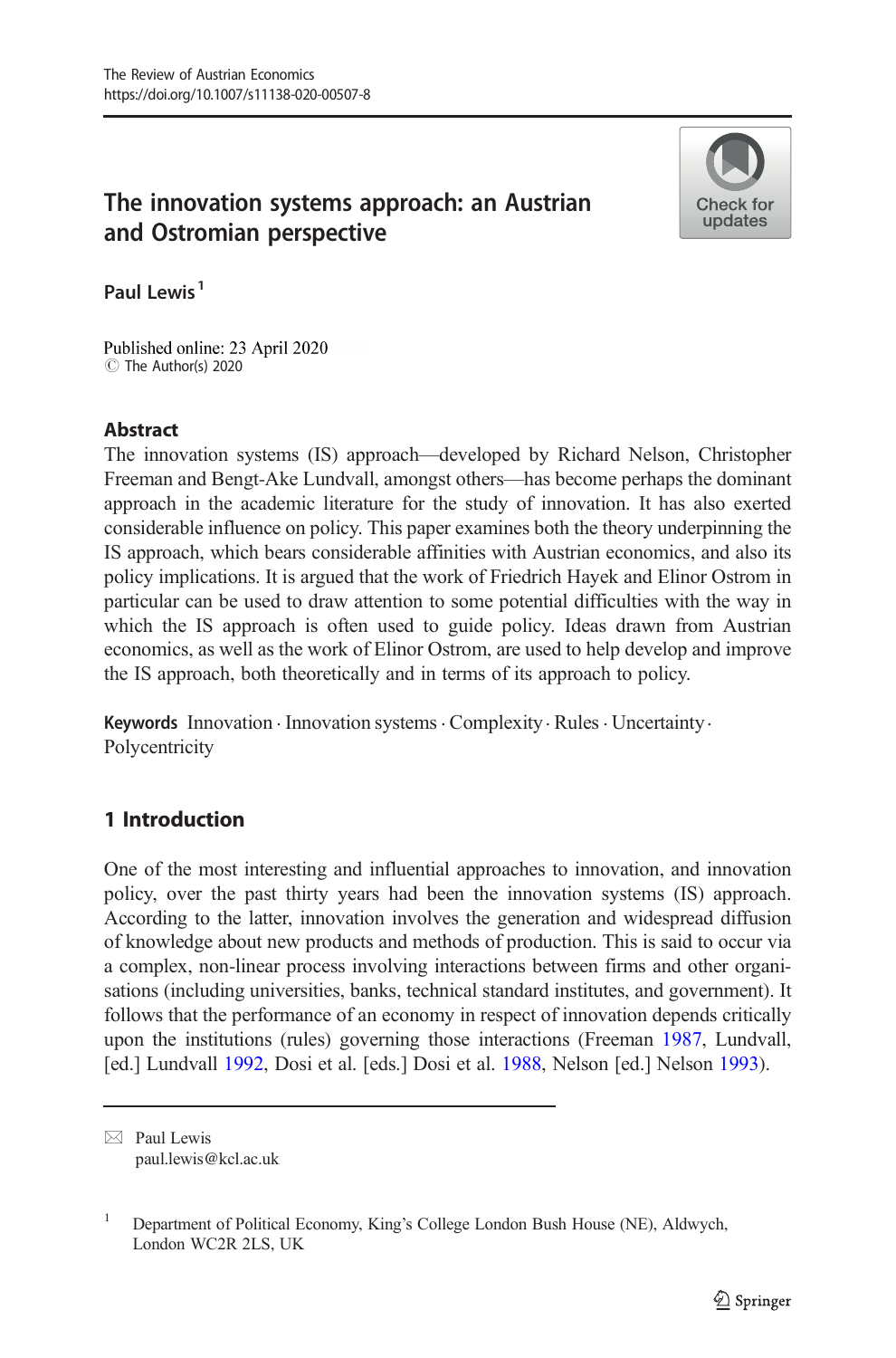Where the rules in question impede rather than facilitate interactions of the relevant kind, 'system failures' are said to occur, in the sense that reliance on a different set of rules might make it possible for the economy to perform better when it comes to generating and disseminating knowledge of new goods and technologies. This is said to give rise to a rationale for government policy that is arguably quite distinct from neoclassical accounts for intervention based on the notion of market failure, being based on shaping the institutional environment within which innovation occurs rather than intervening directly in the innovation process (Smith [2000;](#page-17-0) Metcalfe [2005,](#page-16-0) [2007:](#page-16-0) 447; Edler and Fagerberg [2017;](#page-15-0) Weber and Truffler [2017](#page-17-0): 112. In that respect, the system failure approach to policy may share a good deal in common with the views of the Austrian and Bloomington schools, both of which also suggest that government policy ought largely to be confined to establishing the over-arching framework of rules within which economic activity occurs. However, while the IS approach shares a similar view of the economic process to Austrian economics, the work of the Austrian school, and also of Elinor Ostrom, also suggests that the IS approach to policy may nevertheless have under-estimated the informational demands its 'systems-based' approach makes upon policy-makers.

The structure of the paper is as follows. Section 2 discusses the nature of innovation and outlines the IS approach. Section [3](#page-5-0) compares the IS and Austrian views of the economics process, while Section [4](#page-9-0) uses the work of Hayek and Elinor Ostrom to highlight some potential shortcomings of the IS approach to policy. Section [5](#page-12-0) summarises and draws conclusions.

#### 2 Innovation and the innovation systems approach

Innovation is the process whereby new technologies are created and diffuse throughout the economy so as to create new commercially-viable products and novel methods of producing existing goods and services. It is the means through which new knowledge is created and applied to economic processes in order to increase productivity and add value to economic activity. As such, it is the engine of long-term economic growth and development (OECD [1997a:](#page-16-0) 47, OECD [2005:](#page-16-0) 46–52; BIS [2011:](#page-14-0) 1, 7–22).

An important theoretical framework for understanding innovation, which is influential both in academia and also amongst policy-makers, is the *innovation systems* (IS) approach. The key insights of this approach, which was developed in the late 1980s and early 1990s, are twofold. First, innovation is a non-linear process. Second, the working of that process, and therefore the extent and kind of innovation that takes place, is crucially shaped by the institutions governing how the firms and other organisations involved in innovation interact with one another (Freeman [1987](#page-15-0); Dosi et al. [1988;](#page-15-0) Lundvall [1992;](#page-16-0) and Nelson and Rosenberg [1993\)](#page-16-0). We shall consider each of those topics below, before moving on to consider the policy implications to which the IS approach leads.

The IS approach is based on the idea that far from being a linear process, whereby new knowledge is created through basic scientific research and then applied to create novel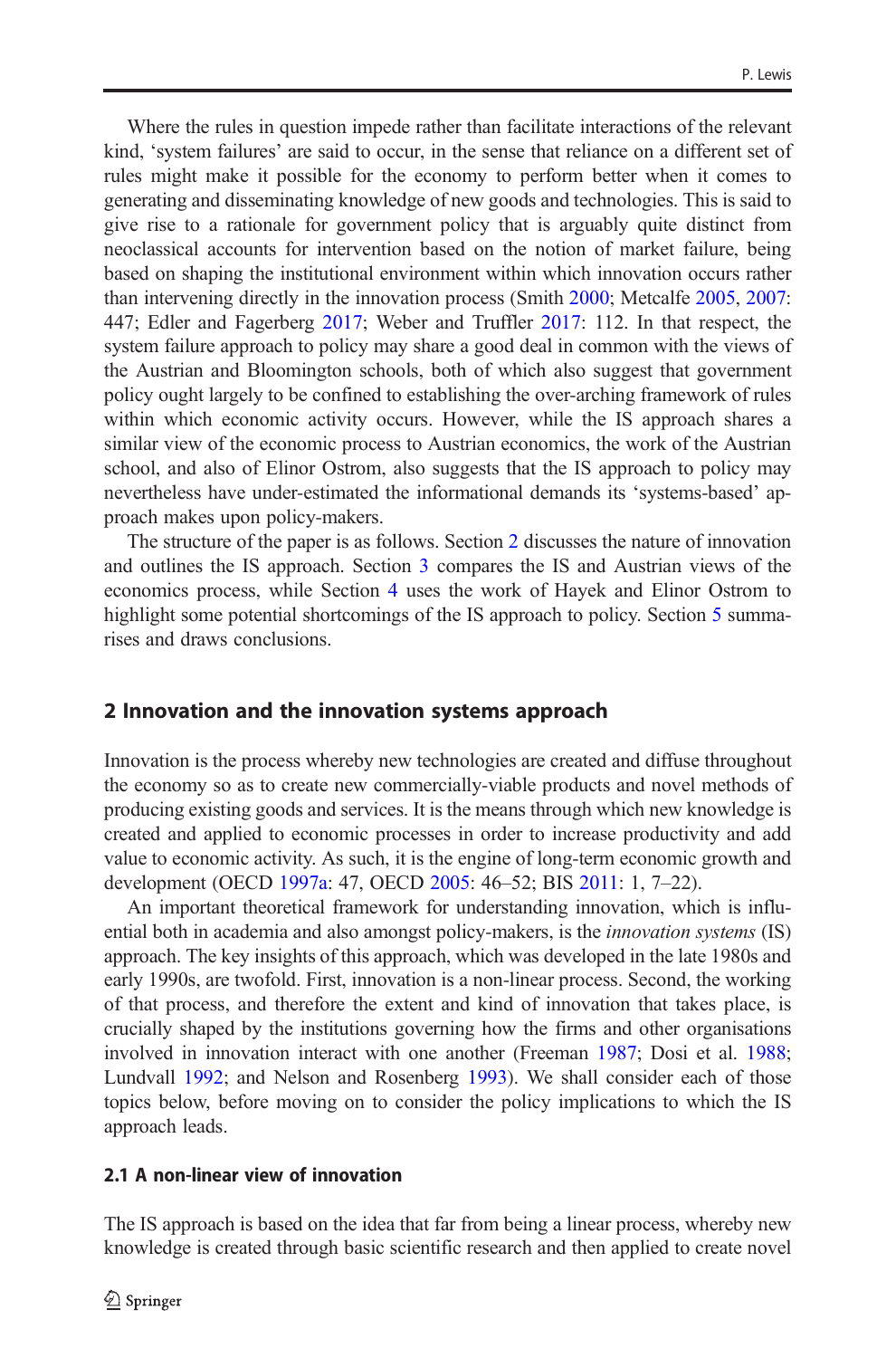products and production processes, innovation is in fact non-linear in nature, centring on complicated feedback mechanisms and interactive relations involving science, technology, production, and use. Two stylised facts support this non-linear view.

- & First, case studies indicate that, far from always involving the application of given scientific knowledge, technological innovations have in fact often taken place before the development of the relevant scientific theory, being based on practical rather than scientific knowledge. Indeed, by drawing attention gaps in basic knowledge, technological developments have at times actually driven the growth of science, as for example when thermodynamics was developed to understand the factors determining the efficiency of steam engines. On this view, technological developments occurring in the later stages of the innovation process can help to shape basic scientific research, undermining the linear model's claim that scientific advances always precede and drive technological change (Rosenberg [1982:](#page-17-0) 141– 59; Nelson and Rosenberg [1993](#page-16-0): 6–9; Dosi and Nelson [2018:](#page-14-0) 42–43).
- Second, evidence also shows that requests and recommendations made by actual and/or potential users of new products and technologies, especially early or 'lead' users, are often fed back into the research process, informing the learning involved in innovation (Rosenberg [1982](#page-17-0): 193–241; von Hippel [1988,](#page-17-0) [2015;](#page-17-0) Dosi and Nelson [2018](#page-14-0): 46–47, 67–68).

These stylised facts indicate that the learning through which the new knowledge involved in innovation is generated derives from several sources, located at various stages in the innovation process (rather than just from pure scientific research) (Kline and Rosenberg [1986](#page-15-0); Fagerberg [2017](#page-15-0): 499–502).

On this view, innovation is a complex, non-linear process of knowledge creation and diffusion, involving interactions between firms and several other kinds of organisation (including customers and organisations involved in scientific knowledge creation, such as universities and government research institutes). Those other organisations serve as we shall see—as sources of the information, finance, skills, and other resources required for new knowledge to be developed and to diffuse through the economy. And if it is indeed the case that innovation involves interactions between a variety of organisations, then in order to understand it, it will be necessary to analyse the institutions that govern those interactions and thereby shape knowledge creation and  $diffusion<sup>1</sup>$ 

# 2.2 The importance of institutions

The non-linear view of innovation suggests that when firms innovate, they rarely if ever act in isolation. Rather, they interact with other organisations in order to generate, acquire, and develop the knowledge used to develop and deploy new products and technologies. Those organisations will often be other firms; but they will also frequently include universities, banks, government departments, regulatory agencies, venture capital funds, technical standards institutions, schools, and other providers of education

<sup>&</sup>lt;sup>1</sup> For related accounts of science as a spontaneous order, produced through a polycentric process, see McQuade and Butos [\(2003\)](#page-16-0), Mcquade [\(2010](#page-16-0): 36–53) and Tarko [\(2015\)](#page-17-0).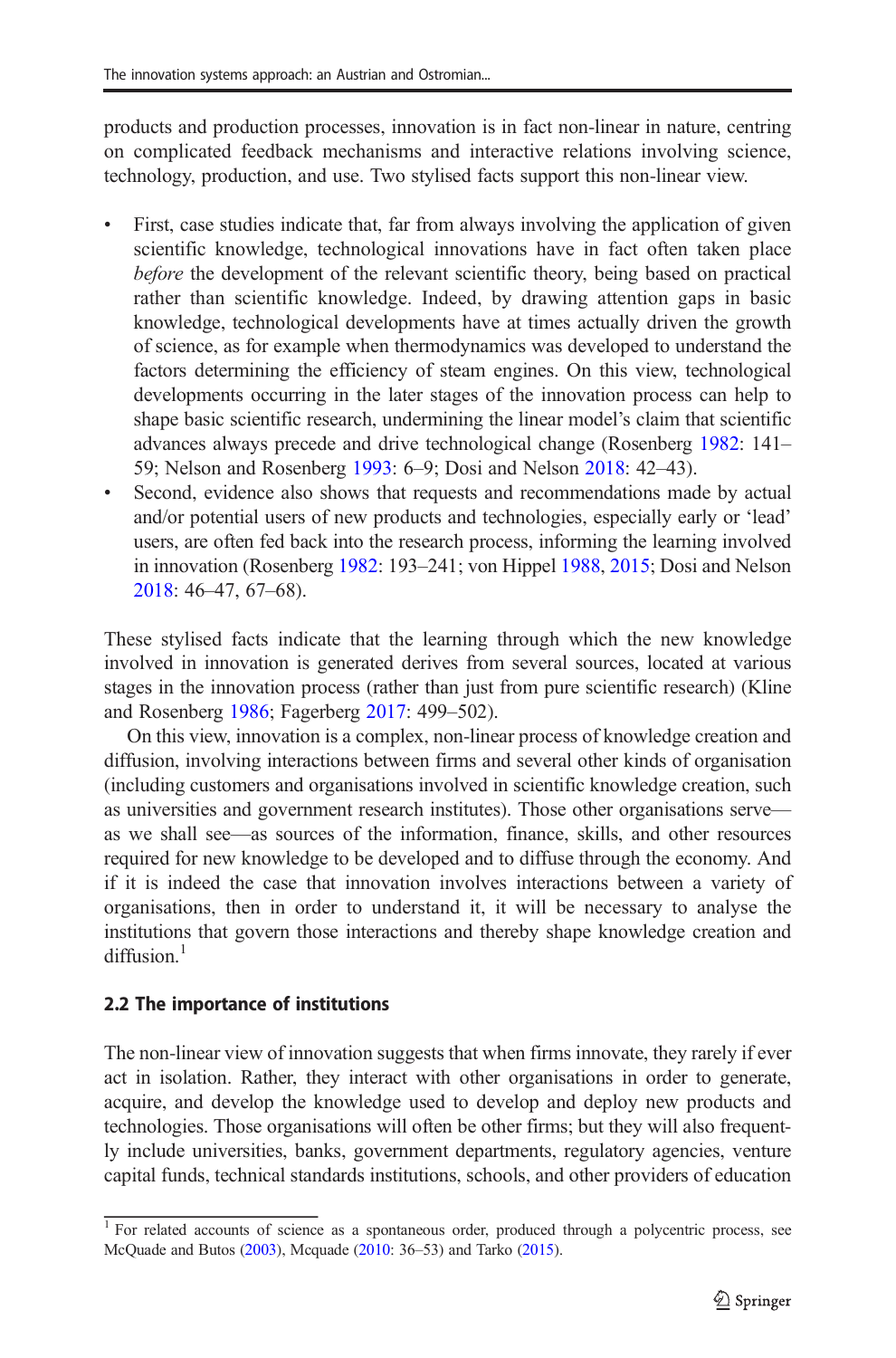and training, to name but a few. Those organisations act as sources of knowledge, finance, skills, and other kinds of resource, thereby contributing to the process through which innovation takes place.

The organisations in question, along with the institutions that govern their interactions, constitute what is known as an innovation system (Edquist [1997a](#page-15-0), [1997b](#page-15-0)). As one of the founders of the IS approach, Bengt-Åke Lundvall, has put it, "A system of innovation is constituted by elements and relationships which interact in the product, diffusion and use of new and economically useful knowledge" (Lundvall [1992:](#page-16-0) 2). In a similar vein, another prominent contributor to the literature, Charles Edquist, has stated that, "Innovation processes … occur in interaction between institutional and organisational elements which together may be called 'systems of innovation'" (1997a: xiii). The elements or parts of the system are the organisations that contribute to innovation; while the institutions are the rules that govern how those organisations interact with each other. The institutions or rules in question include:

- & financial rules, such as accounting standards and rules of corporate governance;
- & legal rules, relating to contracts, employment and perhaps most notably intellectual property;
- risk-management rules;
- rules governing the application of various kinds of technical standards;
- & environmental, and health and safety, regulations, which influence the demand for certain kinds of technology; and
- & rules governing public procurement, which also help to shape the demand for innovative technologies and goods.

By structuring how firms interact with each other, and with the other organisations that contribute to the innovation process, these institutions or rules are an important influence on the quantity and kind of innovation—understood as learning about new products and methods of production—that takes place (Lundvall and Johnson [1994\)](#page-16-0). As summarised by one of the pioneers of the innovations system approach, Stan Metcalfe, a system of innovation is "that set of institutions which jointly and individually contribute to the development and diffusion of new technologies ... As such it is a system of interconnected [organisations] to create, store and transfer the knowledge, skills and artefacts which define new technologies" (Metcalfe [1995](#page-16-0): 38).<sup>2</sup>

An innovation system is a genuine system, therefore, in the sense that its operation depends not just on its constituent parts—the organisations involved in innovation but also the institutional rules governing how those parts relate to and interact with one another. $3$  It is the interconnected set of organisations that constitutes the environment within which innovation occurs, with the connections between organisations shaping how knowledge is developed and diffuses through the economy and thereby determining both the extent and the kind of innovation that takes place. And it is the way the organisations involved in innovation interact with each other, conditioning one

<sup>&</sup>lt;sup>2</sup> Also see: Freeman [1987:](#page-15-0) 1; Lundvall [1992](#page-16-0): 9, 12; Woolthius et al. [2005](#page-17-0): 610–11; Edquist [2005:](#page-15-0) 182, 187–88: Metcalfe 2007: 447–48.

 $3$  For more on the underlying notion of a 'system', see Nelson and Rosenberg [\(1993:](#page-16-0) 4–5), Metcalfe ([2005](#page-16-0): 63–68), Metcalfe et al. ([2006](#page-16-0): 8–11), and Lewis ([2016](#page-16-0): 130–32, [2017](#page-16-0): 38–40).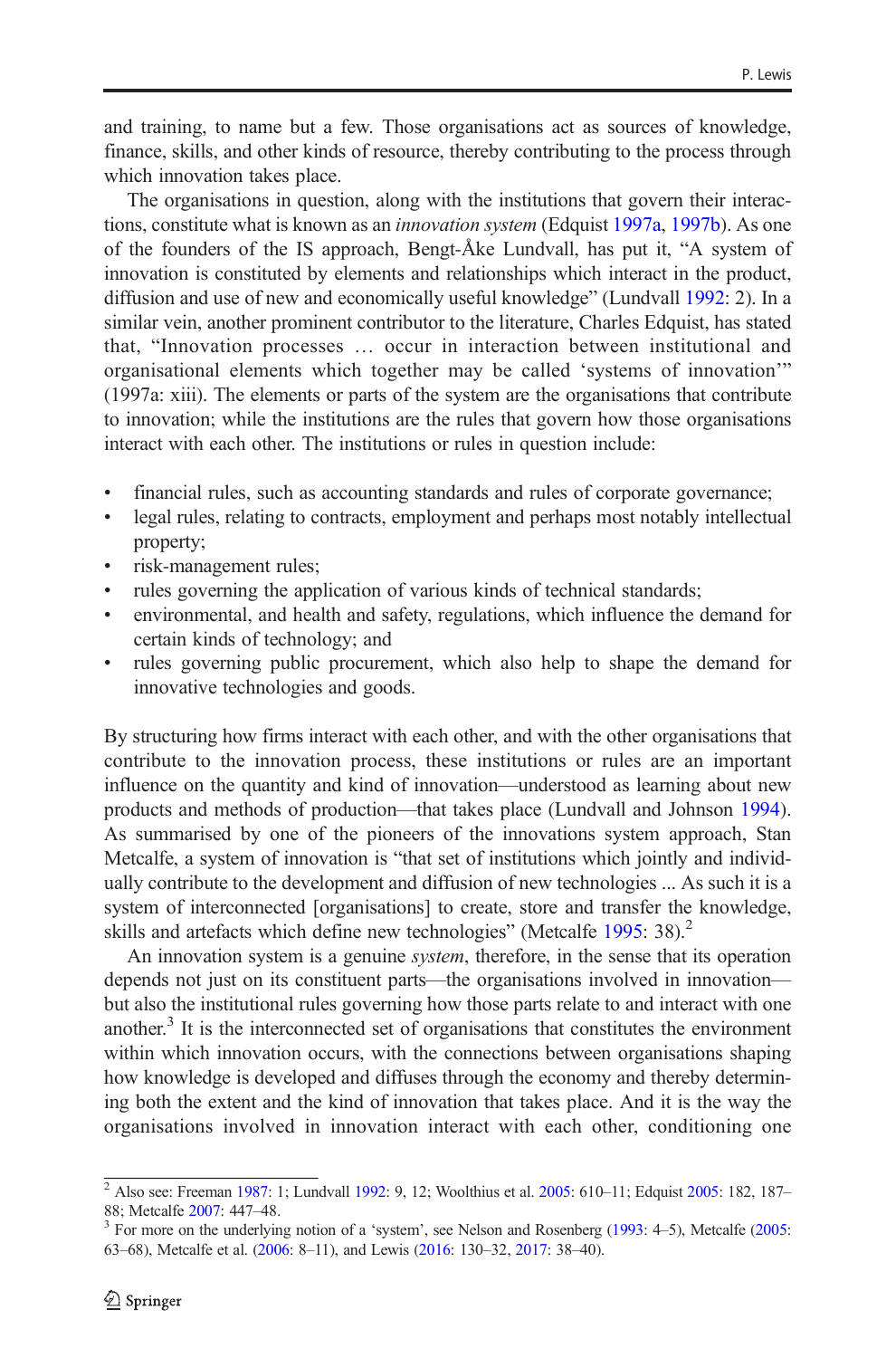another's behaviour and thereby facilitating or impeding the development, use and diffusion of knowledge, that the notion of a *system* is meant to capture (Edquist [1997b;](#page-15-0) Smith [2000:](#page-17-0) 73–74: Metcalfe [2007](#page-16-0): 447).<sup>4</sup>

The key question that may be asked of such systems, therefore, concerns the extent to which they generate the information and incentives required to encourage and enable firms successfully to innovate by accumulating and putting into practice at a commercial scale new products and methods of production. Considering this question gives rise to the question of what role, if any, there is for government policy to support innovation. As we shall see below, the IS approach gives rise to a set of arguments in favour of government intervention that are quite distinct from those sustained by standard, neoclassical economics.

#### 2.3 The 'system theoretic' rationale for government intervention

The IS literature focuses on how the institutions governing the interactions between firms and other organisations constrain and enable innovation. This approach gives rise to the notion of 'system failure'.<sup>5</sup> System failures arise when the institutions in question fail to disseminate the information and other resources, and to coordinate the activities, required to ensure that new technologies are developed and diffuse properly through the economy. This may be because some of the relevant organisations or elements of the system are absent, or because some of the connections linking them are missing or inadequate, so that the informational and other resources required for innovation are not available in sufficient quantities. As one prominent contributor to this literature has put it, "A system may fail to operate in the desired way because knowledgeable actors are missing, because connections are absent or because system boundaries are drawn in the wrong place. Attention to these issues provides the basic rationales for innovation systems policy" (Metcalfe [2007:](#page-16-0) 447; also see Metcalfe [2005:](#page-16-0) 54–63, 2007: 447–48; Smith [2000](#page-17-0): 93–100; Edler and Fagerberg [2017](#page-15-0): 5, 8–10; Weber and Truffler [2017:](#page-17-0) 112).

For instance, if the legal rules governing intellectual property are too lax, then organisations may doubt that they will earn a sufficient return on their investment in developing new products and production techniques, deterring them from making such investments and thereby deterring innovation. But if the rules are too harsh, then the diffusion of knowledge required for innovation will be impeded. To take a second example, if a country's system of corporate governance—the rules governing the provision of finance and the possibility of takeovers—is such that firms rely heavily on equity capital and have to focus on the short-run price of their shares, then they may be reluctant to undertake the long-term investments required to support innovative

<sup>&</sup>lt;sup>4</sup> The innovation systems approach is 'holistic' because, by paying attention to the causal and explanatory significance of the social relations obtaining between the various actors involved in innovation, it accords significant causal and explanatory weight to the institutional rules that shape those relations. In particular, this emphasis on the rules that structure and govern how the various organisations that contribute to the innovation process interact with each other means that the innovation systems approach stands in contrast to reductionist approaches that try to analyse social phenomena in terms of the behaviour and properties of isolated individual actors (Edquist [1997b:](#page-15-0) 17–18; Chaminde and Edquist [2010:](#page-14-0) 100; Dias et al. [2014:](#page-14-0) 1072; Weber and Truffler  $2017: 104, 113–15$  $2017: 104, 113–15$ ).<br><sup>5</sup> The notion of system failure is, as will be explained below, quite distinct from the conventional notion of

market failure associated with neoclassical economics.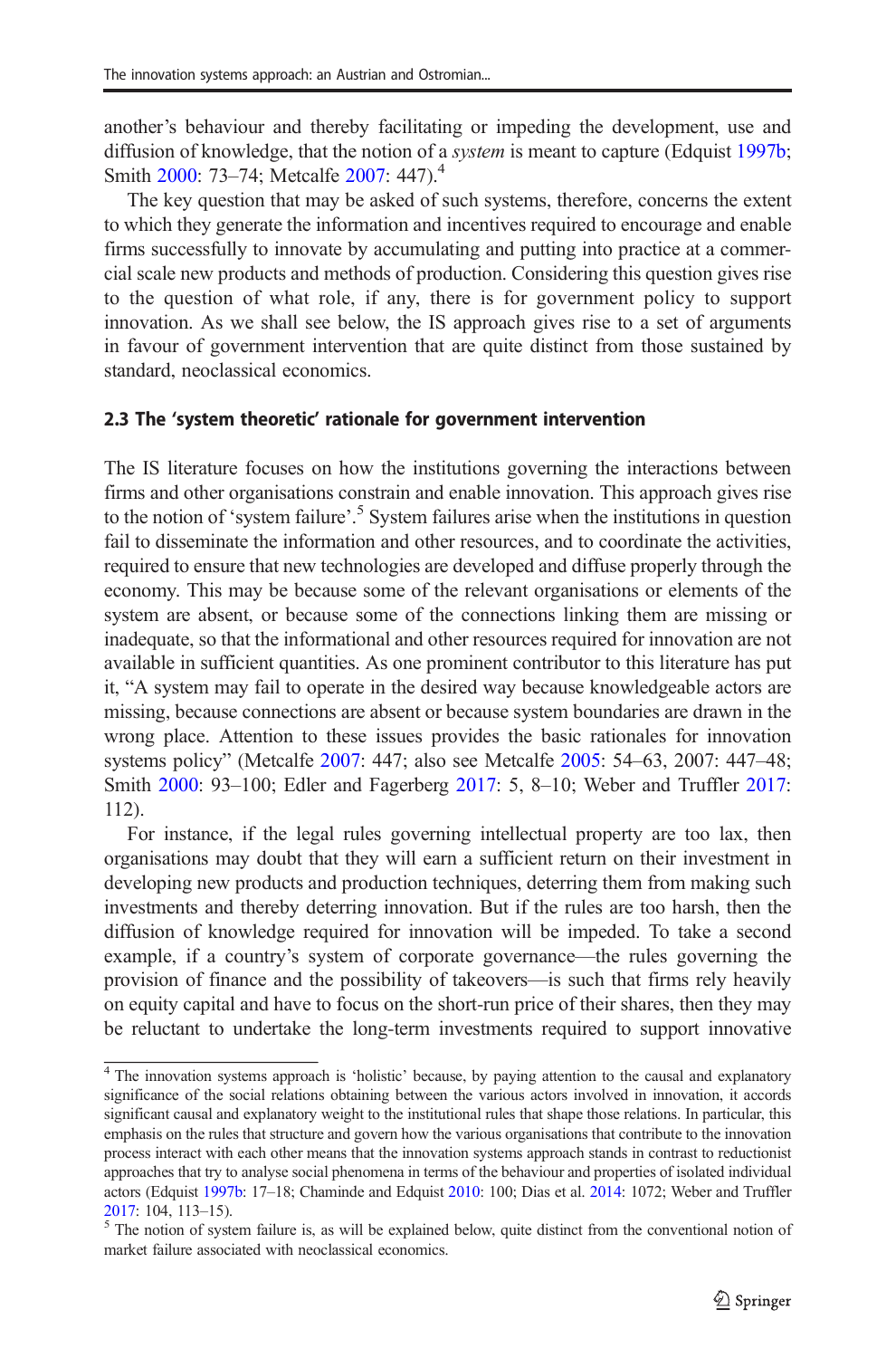<span id="page-5-0"></span>activities. Third, if the rules governing the activities of the organisations involved in education and training are inappropriate, then they may impede rather than promote the effective coordination of physical and human capital, leaving firms with an inadequate supply of the skilled workers institutions required effectively to deploy new technologies (Woolthius et al. [2005:](#page-17-0) 613; BIS [2011:](#page-14-0) 29; Vona and Consoli [2014;](#page-17-0) Lewis [2019,](#page-16-0) [2020\)](#page-16-0).

The possibility of such 'systemic' problems implies a possible role for the state in improving the institutional framework within which innovation takes place (Metcalfe [2007:](#page-16-0) 448–52; Edler and Fagerberg [2017](#page-15-0): 9–10). Just as system failures may reflect the fact that some of the relevant organisations may be missing entirely, or that they are governed by rules that discourage them from doing what is required to generate and use new technologies, so too there are two broad sets of policy responses. Policy can focus on the organisations that are the elements in the system, through the creation of 'missing' organisations or by building their individual capabilities to develop and exploit innovations; or it can focus on the rules governing how those organisations interact with each other—i.e., it can focus on the connections between the elements, rather than the elements themselves—by seeking to bring the different organisations together to facilitate more effective development, diffusion, and use of knowledge (Edler and Fagerberg [2017:](#page-15-0) 5; Fagerberg [2017](#page-15-0): 502).

The IS literature has acquired a significant following amongst policy-makers, not least because of its adoption by the OECD ([1997b](#page-16-0), 1999, [2002\)](#page-16-0). It has also received attention from policy-makers in the UK (see, for example, BIS [2011](#page-14-0): 10, 28–30; DBIS [2014:](#page-14-0) 11–26; Government Economic Service [2014](#page-15-0)). As least part of its appeal derives from the fact that—compared to neoclassical approaches to policy—it encompasses a greater range of influences on innovation and so affords policy-makers a wider scope for possible policy intervention (Mytelka and Smith [2002;](#page-16-0) Sharif [2006](#page-17-0); Weber and Truffler [2017](#page-17-0): 106–09).

#### 3 The innovation systems approach and AUSTRIAN economics: A comparison

#### 3.1 The economy of an evolutionary process

It is worth noting at this juncture that the IS approach is based on a conception of markets and the economy that is quite distinct from neoclassical economics, but which resembles closely the vision of the economic life espoused by Austrian economists. The similarities between the IS approach and Austrian economics will be outlined in this section.

One of the main factors encouraging the development of the IS approach was the belief that standard neoclassical economics, with its emphasis on static equilibria, was incapable of doing justice to innovation, which is of course a dynamic, non-equilibrium phenomenon (Sharif [2006;](#page-17-0) Weber and Truffer 2017: 103–04; Nelson [2018](#page-16-0): 2–12). The reason is that the IS approach is based on a view of the economy as a dynamic process of evolutionary competition and change. A key contribution in this respect was made one of the founders of the IS approach, namely Richard Nelson, who along with co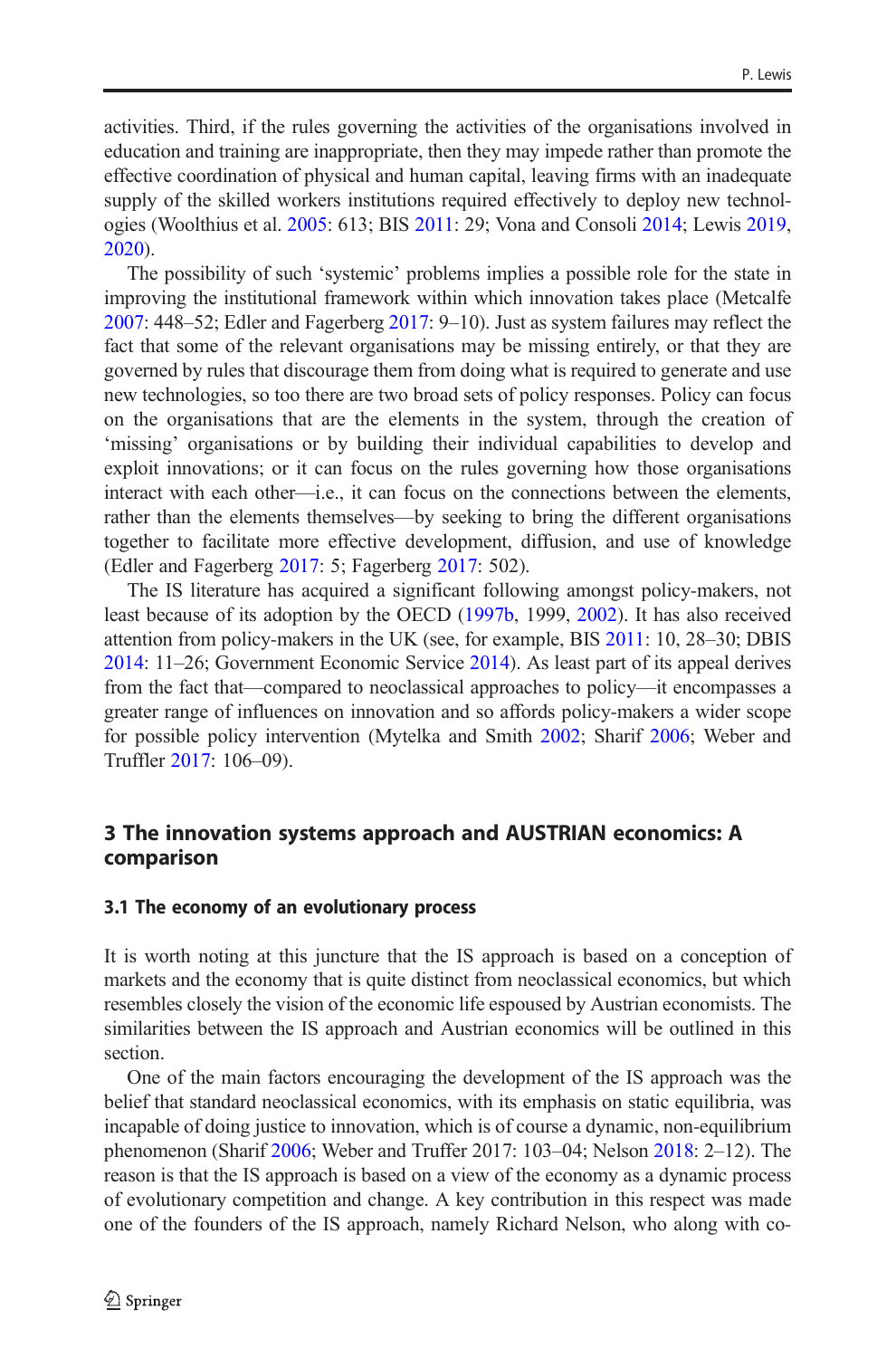author Sidney Winter set out in 1982 an influential evolutionary perspective on the economy. According to Nelson and Winter, economic behaviour is guided by rules or routines that develop through a dynamic, non-equilibrium process of variation, selection, and replication or inheritance (e.g. Nelson and Winter [1982](#page-16-0): 14–19, 96–136; also see Nelson [2018](#page-16-0): 14–19). A firm's routines are thought to embody its knowledge about how to do things. The practical or tacit knowledge embedded in those routines concerns not only how to carry out production but also about how to solve problems in the production process and how to search for and develop new knowledge. Those routines are the analogue in Nelson's and Winter's evolutionary model of the economy to the gene in models of biological evolution, in the sense that both serve as durable repositories of (tacit) knowledge that can be replicated over time (Nelson and Winter [1982:](#page-16-0) 134–36).

This cn biology, economic evolution has three essential features.

- & First, there must be variation between the members of the relevant population (the species, in the case of biological evolution, or the set of firms, in the case of the economy). That variation may arise by chance, as is often the case in natural selection, or it may be the result of the purposeful action, as when an entrepreneur develops a novel method of—i.e., new routines/rules for—production (Nelson and Winter [1982:](#page-16-0) 17–18, 128–32).
- Second, there needs to be a process of selection, whereby members of the population that are 'fitter' or better adapted to their environment are able to increase in number. In the natural world, species that are better adapted to their habitat are able to leave increased numbers of offspring, thereby growing in number, while those that are less well adapted decline in number and eventually die out. In the economic realm, firms that 'fit' their market because they (utilise routines that enable them to) produce at reasonable cost goods and services that their customers want to buy earn profits and are therefore able to grow in size, while firms that do not suffer losses and either improve or eventually go out of business (Nelson and Winter [1982:](#page-16-0) 4, 9, 16–17; Nelson [2018:](#page-16-0) 6–7).
- Third, there has to be some means through which the attributes of the successful parents are passed on to their progeny. This brings us back to the analogy between the gene, which acts as the relevant vehicle in the case of biological evolution, and organisational routines, which act as a repository of knowledge about how to produce goods and services. Such routines are the 'organisational memory' of the firm, passing down knowledge of how to engage in productive activities over time. They may also be imitated by other firms, further enhancing their ability to transmit information in a manner analogous to the gene (Nelson and Winter [1982:](#page-16-0) 14–15, 117–124).

Nelson and Winter's approach has been widely adopted in the IS literature. On this view, innovation plays a central role in economic life, as the source of the variation in routines and behaviour that gives different firms different advantages in the process of rivalrous market competition. Those patterns of relative advantage and disadvantage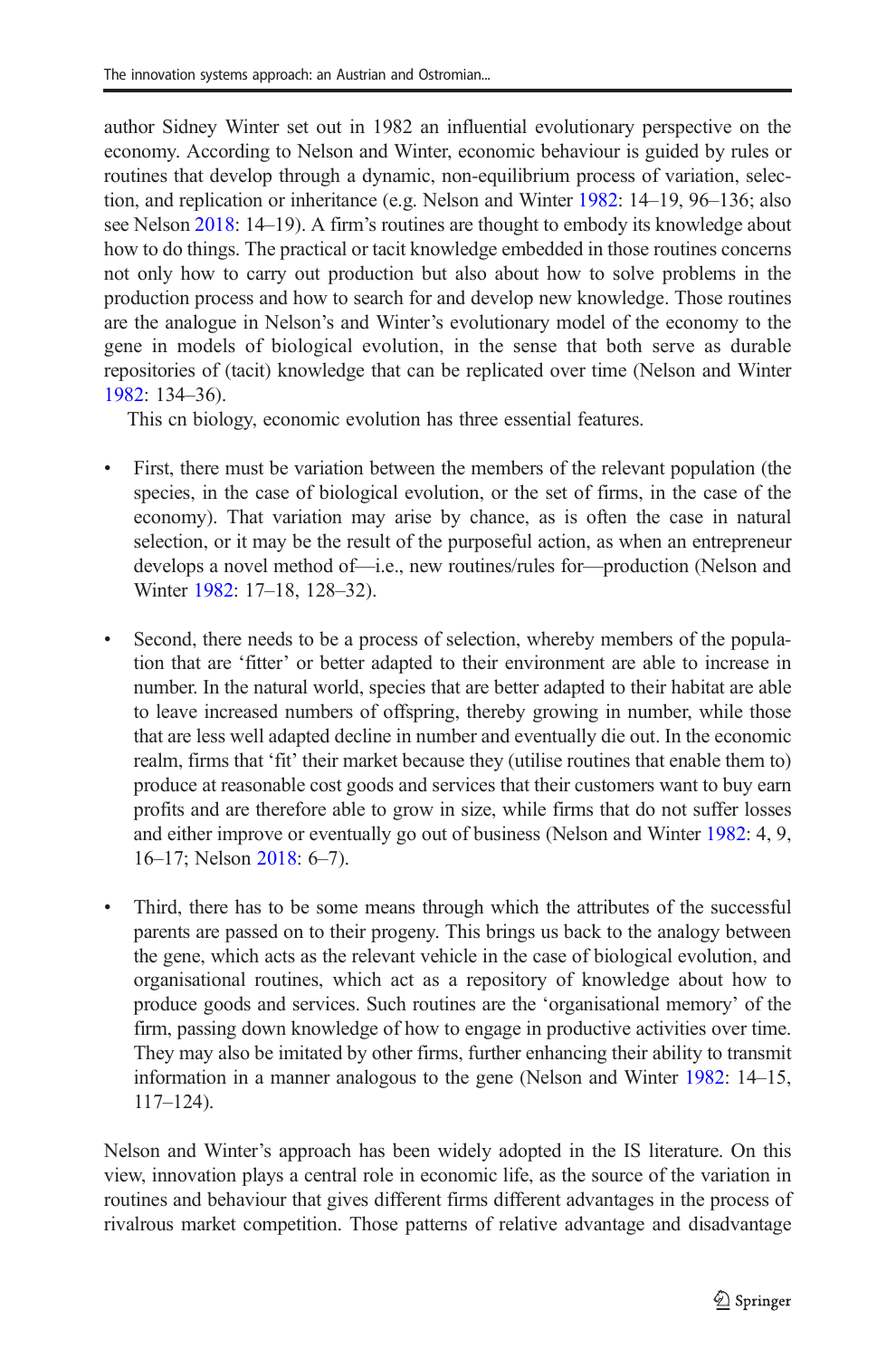resolve themselves into differences in relative profitability and, ultimately, growth rates as firms either succeed and grow, or fail and close down. The feedback provided by profit and loss accounts, and the way that this leads to a process of selection whereby unprofitable enterprises are eliminated while profitable ones attract more resources and grow, contributes to the efficiency-enhancing aspects of the market process. Overall, this evolutionary perspective suggests that if markets are working well, then firms with superior knowledge and capabilities are able to grow at the expense of less competitive rivals. This is the central dynamic of economic competition, viewed as a dynamic evolutionary process, and it is the task of policy to promote it (Metcalfe [2005:](#page-16-0) 61; Edler and Fagerberg [2017:](#page-15-0) 10).

It is also worth noting that the neoclassical and IS approaches can give rise to policy implications that are not only different but also sometimes quite contradictory (Metcalfe [2005:](#page-16-0) 54–60, Metcalfe [2007:](#page-16-0) 446, 452; also see Chaminde and Edquist [2010](#page-14-0): 100–02, 105).<sup>6</sup> The reason is that where innovation is viewed as taking place via a dynamic, evolutionary processes, many of the features of the economy that are viewed as objectionable from a neoclassical point of view, with its focus on static equilibria, come to be seen as necessary counterparts to the process of knowledge creation and diffusion through which innovation takes place. Two examples will be mentioned here: market power; and asymmetric information. The IS approach suggests that a measure of monopoly power—which is viewed as detrimental to the social good from the vantage point provided by static neoclassical theory—is actually necessary for innovation, because it helps to ensure that firms gain a return on their investment. What matters for the successful performance of an economy viewed as an innovation system is not that it should approximate some hypothetical state of perfect competition, as the neoclassical model implies, but rather that firms should be free to enter and exit markets (so as to encourage the rivalrous competition that spurs firms to develop and deploy new technology).

Something similar is also true of asymmetric information, which—rather than being treated simply as a cause of market failure, as it is by neoclassical economics—is according to the IS approach necessary for innovation; for without privileged access to information a firm would see its new ideas immediately identified and replicated by their rivals, denying it the opportunity to profit from them and thus eliminating the incentive to innovate in the first place. "It is surely perverse to label as market failures phenomena that are integral to the competitive market process and which give modern

<sup>6</sup> The standard, neoclassical case for government intervention to support innovation is based on the old, linear view, according to which new knowledge is created through basic scientific research and then applied, more or less automatically, to develop novel products and processes. Standard neoclassical economics suggests that market failures deriving from the limited appropriability of that knowledge will mean that too little knowledge creation—and, therefore, too little innovation—will take place. Policy responses to his problem can include the use of subsidies for research in non-governmental research institutions such as universities and the establishment of a system of patents to protect the intellectual property created by R&D (Nelson [1959](#page-16-0); Arrow

[<sup>1962;</sup>](#page-14-0) also see Edler and Fagerberg [2017:](#page-15-0) 6–8; and Dosi and Nelson [2018:](#page-14-0) 50–57).<br><sup>7</sup> For the reasons just explained, the IS approach *can* yield very different policy implications to neoclassical economics. Accordingly, some strands of the IS literature reject the neoclassical account of market failure, viewing the notion of 'system failure' as providing a quite distinct rationale for intervention (Metcalfe [2005](#page-16-0), [2007:](#page-16-0) 446, 452; Chaminde and Edquist [2010](#page-14-0)). Other strands of the IS literature seem, however, to view the two notions of failure as being complementary, with the conventional notion of market failure overlapping and possibly even being a subset of the notion of system failure (Schmidt [2018](#page-17-0)). In what follows we focus on the former strand of the IS literature.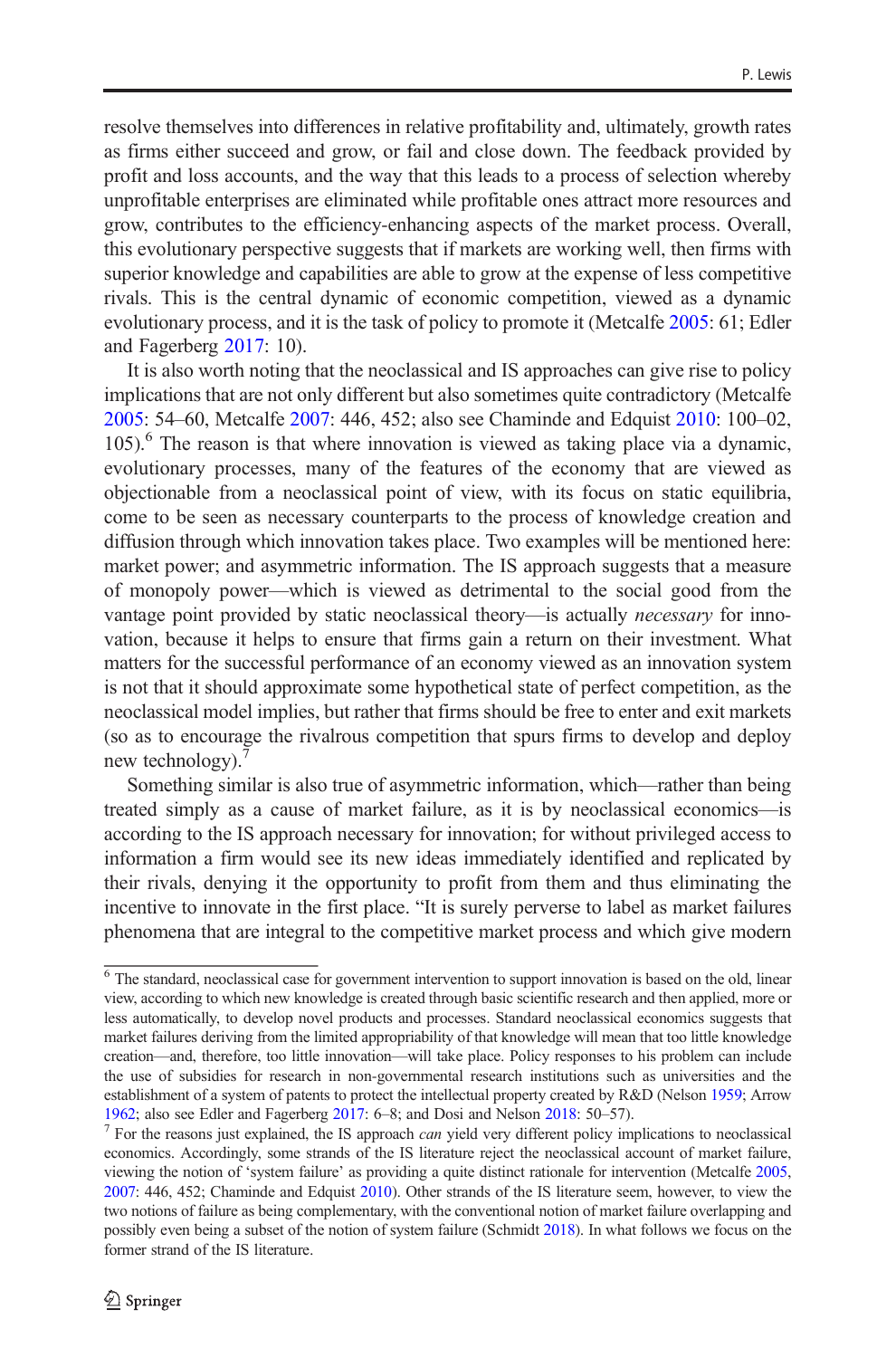capitalism its unique dynamic properties", Metcalfe [\(2005:](#page-16-0) 57, 58, 61–62) states, continuing that: "The imperfections identified in the market failure approach are to be viewed now as integral and necessary aspects of the production and dissemination of knowledge in a market economy. ... [W]ithout asymmetries of knowledge and the correlated uncertainties and indivisibilities the competitive process has nothing with which to work. The quasi-public good nature of knowledge, indivisibility and increasing returns, the inherent uncertainties of creative, trial and error processes and the imperfect nature of property rights are essential if knowledge if market capitalism is to function. They are not imperfections to be corrected by policy."

# 3.2 Comparison with Austrian economics

These features of the IS approach's account of the economic process mean that it resembles Austrian economics in several important ways. The Austrian account of the market process is too well known to readers of this journal to require recapitulation here (Hayek [1945](#page-15-0) 2014, [Hayek [1968\]](#page-15-0) 2014, Hayek [1976:](#page-15-0) 10; Kirzner [1992,](#page-15-0) [2000;](#page-15-0) Harper and Endres [2016](#page-15-0); Harper [2018](#page-15-0)). Instead, the main points of similarity between Austrian economics and the IS approach will be listed below:

- & First, like Austrian economics, the IS approach's emphasis is—as we have seen on the inherently dynamic and processual nature of economic activity, not on static equilibria.
- & Second, and again like Austrian economics, the IS approach treats novelty and change as occurring endogenously, as an integral part of the evolutionary process through which the economy is thought to develop (rather than—as in neoclassical economics—arising only through exogenous shocks).
- Third, both Austrian economics and the IS approach assume that knowledge is dispersed or distributed between the various actors in the system (Metcalfe and Ramlogan [2004;](#page-16-0) 658–59, 666–67; Antoneli [2017:](#page-14-0) 696). Indeed, it is precisely because knowledge is fragmented that advocates of the IS approach believe that organisations need to interact with each other if they are to innovate. The IS approach also shares with Austrian economists like Hayek a belief in the importance of tacit knowledge (in particular, that embedded in firms' routines) (Nelson [1980](#page-16-0): 64–66; Nelson and Winter [1982](#page-16-0): 76–82; Dosi [1988](#page-14-0): 1125–31; Metcalfe and Ramlogan [2004](#page-16-0); Smith [2000](#page-17-0): 77–83, 89–90).
- & Fourth, both the IS approach and Austrian economics are sceptical about standard neoclassical accounts of market failure, arguing that notions such as perfect competition and Pareto efficiency fail to do justice to the significance of markets as dynamic processes of discovery through which people learning about new goods, preferences and technologies (Hayek [1948](#page-15-0) 2014, [Hayek [1968](#page-15-0)] 2014; Metcalfe [2005](#page-16-0): 54–60, Metcalfe [2007:](#page-16-0) 446, 452). Indeed, at least some exponents of both approaches have argued that there ought to be a departure from the idea that policy should aim for some ideal or optimal state of affairs, rejecting the notion of market or system 'failure' as presupposing an unrealistic and so unattainable benchmark in favour of a more comparative approach that seeks to compare the capacity of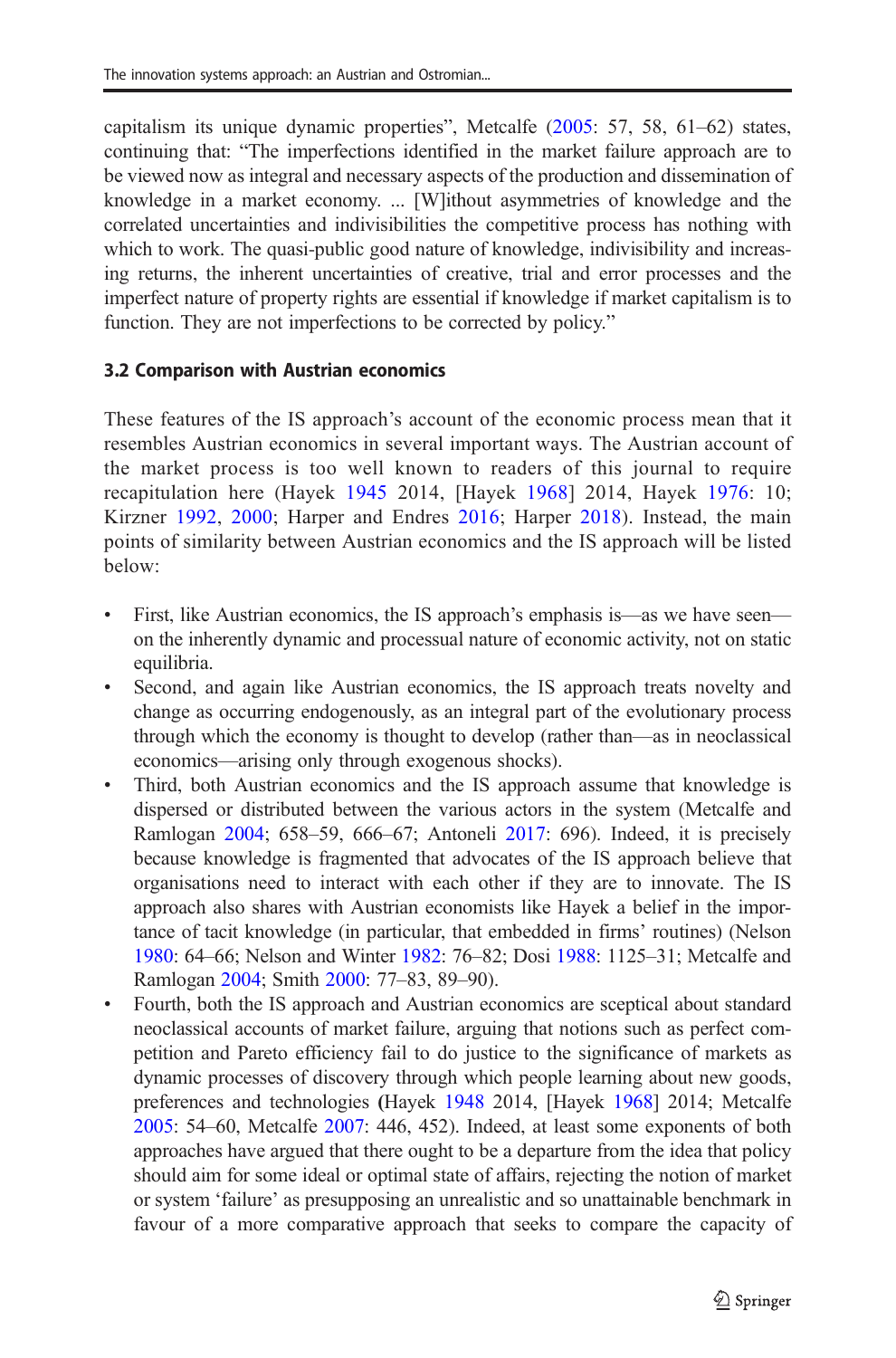<span id="page-9-0"></span>different systems of rules to deal with system 'problems' (Chaminde and Edquist [2010](#page-14-0): 101–05, 108; Bergek et al. [2010](#page-14-0); Lewis [2013](#page-15-0); Furton and Martin [2019](#page-15-0)).

- & Fifth, and most significantly for what follows, like Austrians such as Hayek, the IS approach conceptualises the economy as a complex (innovation) system. The system is composed of a set of parts—people and organisations—whose interactions are structured by certain rules. The system therefore has a particular structure and displays various properties—such as the power to coordinate people's plans and to generate and diffuse knowledge about new products and methods of production—that are not possessed by any of its parts taken in isolation. Those emergent properties, as they are known, are often the outcome of a process of *self*organisation, arising from the rule-guided responses of the individual parts to their immediate surroundings rather than as the result of orders issued by a central controller possessing an over-arching, synoptic view of the system as a whole. The system evolves through a process of multi-level selection (Hayek [1967](#page-15-0) 2014; Harper and Lewis [2012](#page-15-0); Lewis [2015;](#page-15-0) Metcalfe and Ramlogan [2004](#page-16-0); Dias et al. [2014](#page-14-0), Antoneli [2017\)](#page-14-0).
- & Sixth, those emergent properties are often novel in the sense that they could not have been predicted *ex ante*, given people's knowledge of the properties of the component parts. Therefore, their occurrence may well be a genuine surprise in that it lies outside the confines of what people had hitherto imagined might happen. As a result, people in complex-systems are not always choosing between well-defined alternatives and therefore are often unable to act in the expected-utility maximizing fashion assumed by rational choice theory (Nelson and Winter [1982](#page-16-0) 8, 31–36, 41; Dosi [1988](#page-14-0): 1134; Metcalfe [2007](#page-16-0): 445; Metcalfe and Ramlogan [2004](#page-16-0): 661; Nelson [2018](#page-16-0): 4; 17).

There is, then, a good deal of common ground between the Austrian and IS approaches, centring on their view of how the economy ought to be conceived and understood. However, notwithstanding such similarities, there are also differences, in particular concerning the scope for policy favourably to affect the processes through which innovation takes place. These differences stem at least in part from the way in which both Austrians like Hayek, and also members of the Bloomington School such as Elinor Ostrom, conceptualise the (interactions between) social rules of the kind that help to make up the innovation system. As we shall see, both Hayek and the Ostroms offer reasons for thinking that it might not be entirely straightforward for policy-makers to understand how those rules combine to shape economic activity, including innovation. This may impose limits on the extent to which it is advisable for policy-makers to attempt to improve the innovation process by altering those rules, as the IS approach suggests policy-makers ought to consider doing.

#### 4 The innovation systems approach to policy: An Austrian/Ostromian perspective

For all the merits and advantages of the IS approach, and there are many, authors working that in tradition have acknowledged various difficulties with using it as a basis for policy. For example, an early and widely cited analysis of the policy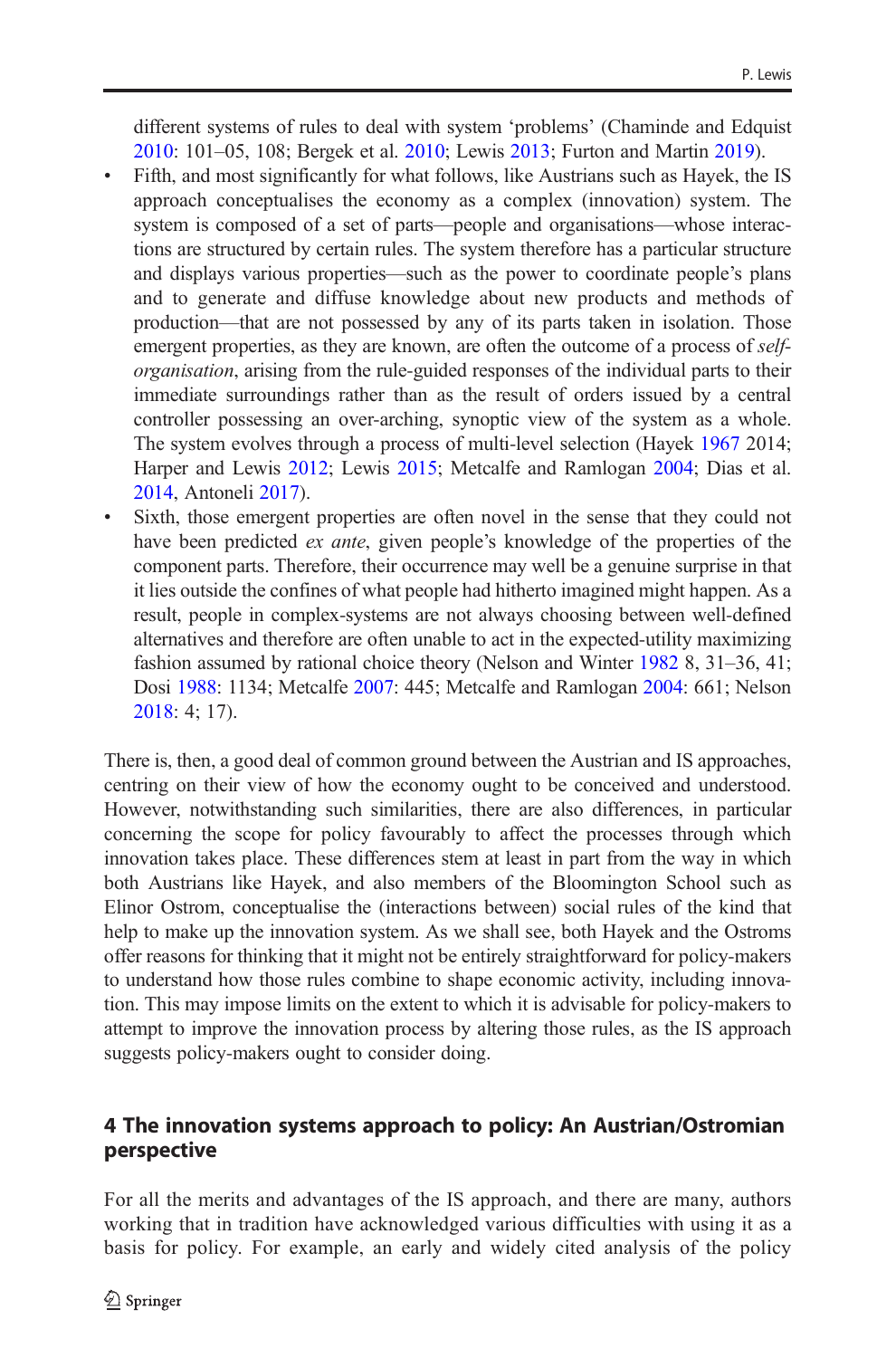implications of the approach noted that innovation systems are "are likely to be quite specific in terms of institutional frameworks, industrial structures and technological bases":

These specificities must be taken account of in policy design. Their existence seems to suggest that 'neutral' policies are likely to be so abstract that they have little effect within the distinct structures of specific systems. Policies should therefore be designed with system specificities in mind. This imposes fairly substantial analytical demands (both statistical and otherwise) regardless of whether policies are being made at central level or regional level. Policies in support of innovation and technological change need rather precise identification of how system knowledge bases are actually constructed. This is not at all a simple matter: even the knowledge bases of apparently simple industries rest on the articulation of quite different knowledges, and interactions between quite different institutional forms. (Smith [2000:](#page-17-0) 98).

Similar problems were also noted in a more recent survey of the innovation systems approach, published some seventeen years after the article just quoted, where it is acknowledged that "one of the core problems [of the IS approach to policy] … is that, in general, a myriad of constellations of system elements could lead to similar levels of innovation success, while similar constellations could lead to widely varying outcomes depending on the context conditions" (Weber and Truffler [2017:](#page-17-0) 113). Another recent survey reports that studies of the effects of innovation policy "identified a large number of variables influencing the impact of innovation policy instruments, such as interaction with other instruments (which policy-makers often tended to be unaware of)" (Edler and Fagerberg [2017:](#page-15-0) 14).

One way of thinking about the difficulties to which these authors are drawing attention is to suggest that they stem from a feature of complex social systems to which both Hayek and Elinor Ostrom draw attention, namely that the emergent properties of those system arise only when the interactions between their parts are governed by the relevant set or system of institutions or rules  $\{r_1, r_2, \ldots, r_n\}$ . Emergent social properties, such as the capacity to coordinate people's plans and to generate and diffuse knowledge about new technologies and products through the economy, are neither the result of just one specific rule  $r_1$ , nor are they simply the *sum* of the separate effects of each of those rules taken in isolation. Rather, they arise from the *causal* interaction between a set of interdependent rules, situated in a particular environment (E), whereby individual rules have a different impact on outcomes depending on the other rules with which they are combined. A system's emergent properties are therefore a non-additive function of the relevant rules  $\{r_1, r_2, \ldots, r_n\}$ . This is an example of holism, in the sense that the functioning and consequences of any one rule depends on the other rules in the system of which it is a part.<sup>8</sup> Hence Hayek's remark that, "systems of rules of conduct will develop as wholes" ([Hayek [\[1967\]](#page-15-0) 2014: 283), which for him means that "any given rules of individual conduct may prove beneficial as part of one

<sup>&</sup>lt;sup>8</sup> Rules whose functioning and causal consequences are interdependent are sometimes also said to be "tightly coupled" (Levinthal [1997:](#page-15-0) 936).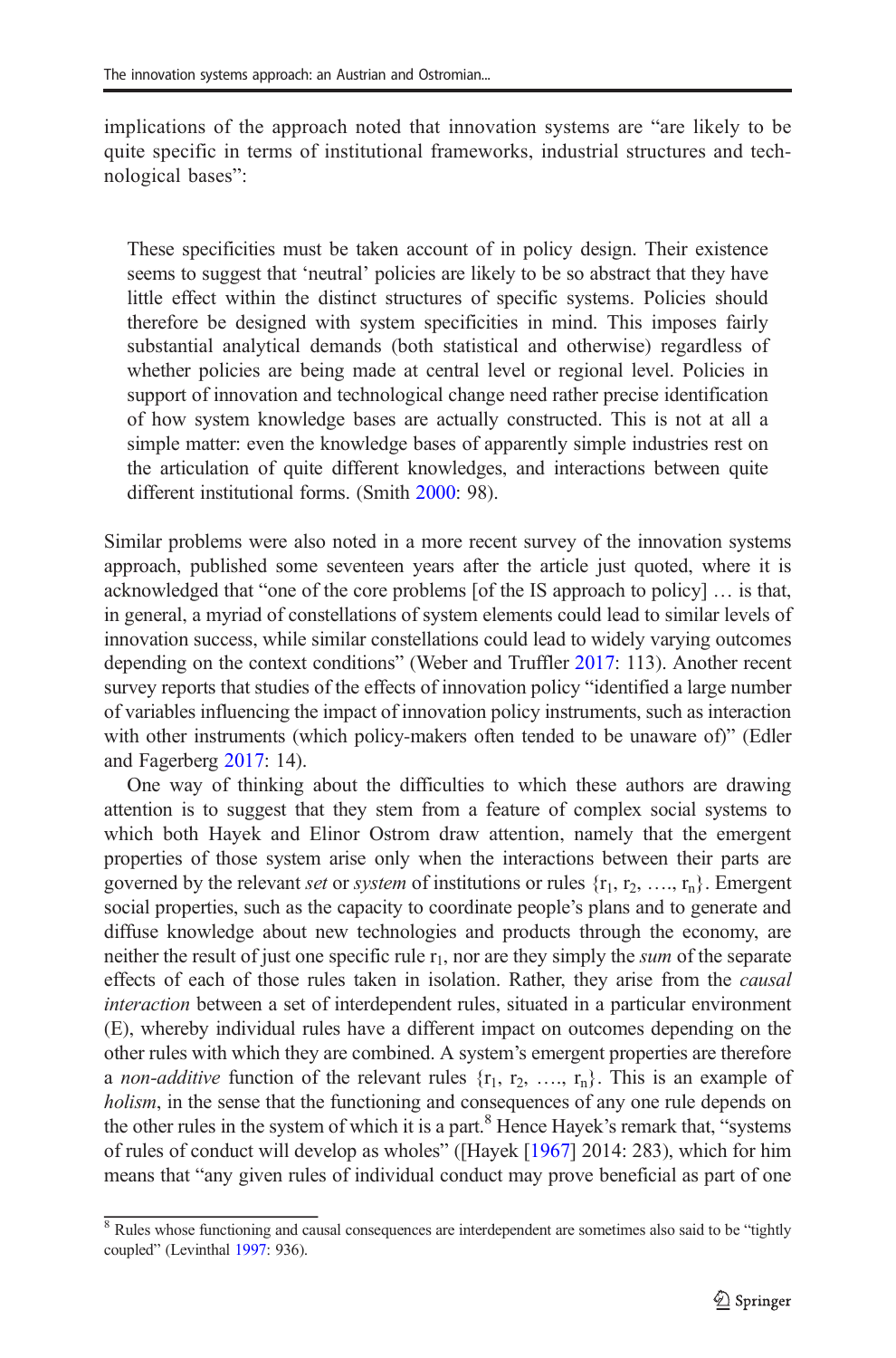set of such rules, or in one set of external circumstances, and harmful as part of another set of rules or in another set of external circumstances" (Hayek [1967](#page-15-0) 2014: 280). This creates difficulties for policy-makers, because it makes it harder for them to identify appropriate policies. Where rules are mutually interdependent or tightly coupled, a change in any one rule  $r_1$  can affect the functioning and causal impact of some or all of the other rules  $\{r_2, \ldots, r_n\}$ , reverberating through the system and thereby changing the outcomes it produces in surprising ways, not least by producing unintended consequences that policy-makers simply could not anticipate. All this makes successful manipulation of the system highly problematic (Gaus [2007](#page-15-0)).

Elinor Ostrom make similar points, albeit using slightly different terminology, in her analysis of whether it is best for external policy-makers or the users of a common property resources to attempt to devise systems of rules for how that resource is to be managed, arguing that "rules combine in a configurational or interactive manner." What she means is that "the way one rules operates is affected by other rules", so that "[t]he results predicted in one situation, using one rule, are dependent upon the other rules simultaneously in use" (E. Ostrom [1986](#page-16-0) 2014: 108, 110, 104; also see E. Ostrom and V. Ostrom [2004] [2014:](#page-17-0) 77). The implication for theorists, or policy-makers, is that they "need to specify a set of rules, rather than a single rule, when attempting to ask what consequences are produced by changes in a particular rule" (E. Ostrom [\[1986\]](#page-16-0) 2014: 115; also see E. Ostrom [\[1986\]](#page-16-0) 2014: 101–110, and E. Ostrom ([\[1998\]](#page-17-0) 2014: 146–47, 150). But according to Ostrom this requirement may well imply that policy-makers face severe epistemic challenges that they are incapable of meeting. The reason is that once the number of rules increases beyond even a very small number, the variety of possible rule combinations requiring analysis increases exponentially, quickly surpassing what even expert analysis might reasonably be expected to cope with. "Given the logic of combinatorics," Ostrom [\(1999:](#page-17-0) 523) writes, "it is impossible ... to conduct a complete analysis of the expected performance of all the potential rule changes that could be made by the individuals served by a self-organised resource governance system trying to improve its performance."

In the case of innovation systems, such interdependency between rules means that the impact of one rule on the capacity of the system to generate and diffuse new knowledge depends on the other rules in the system, as documented in the literature on 'institutional complementarities' (Hall and Soskice [2001:](#page-15-0) 18–21; Crouch [2010](#page-14-0); also see Bergek et al. [2010:](#page-14-0) 129–30; Dias et al. [2014:](#page-14-0) 1072–73, 1078–79). For instance, the impact on the performance of the innovation system of a new rule that makes it easier for innovative firms to gain credit and thereby fund their efforts to develop new technologies will be different depending on whether the rules governing the education system ensure that the firms are also able to acquire the skilled workers required for the development and implementation of the technologies in question.

It is epistemic problems such as those identified by Hayek and Ostrom that arguably lie behind at least some of the difficulties highlighted in the passages from Smith, from Weber and Truffler, and from Edler and Fagerberg quoted at the start of this section. Those authors all allude to the way that policy-makers require detailed knowledge about how the various parts of an innovation system interact, something which—as Smith concedes—imposes significant informational demands upon policy-makers. Faced with such demands, both Austrians such as Hayek and members of the Bloomington School such as Elinor Ostrom would argue that policy-makers ought seriously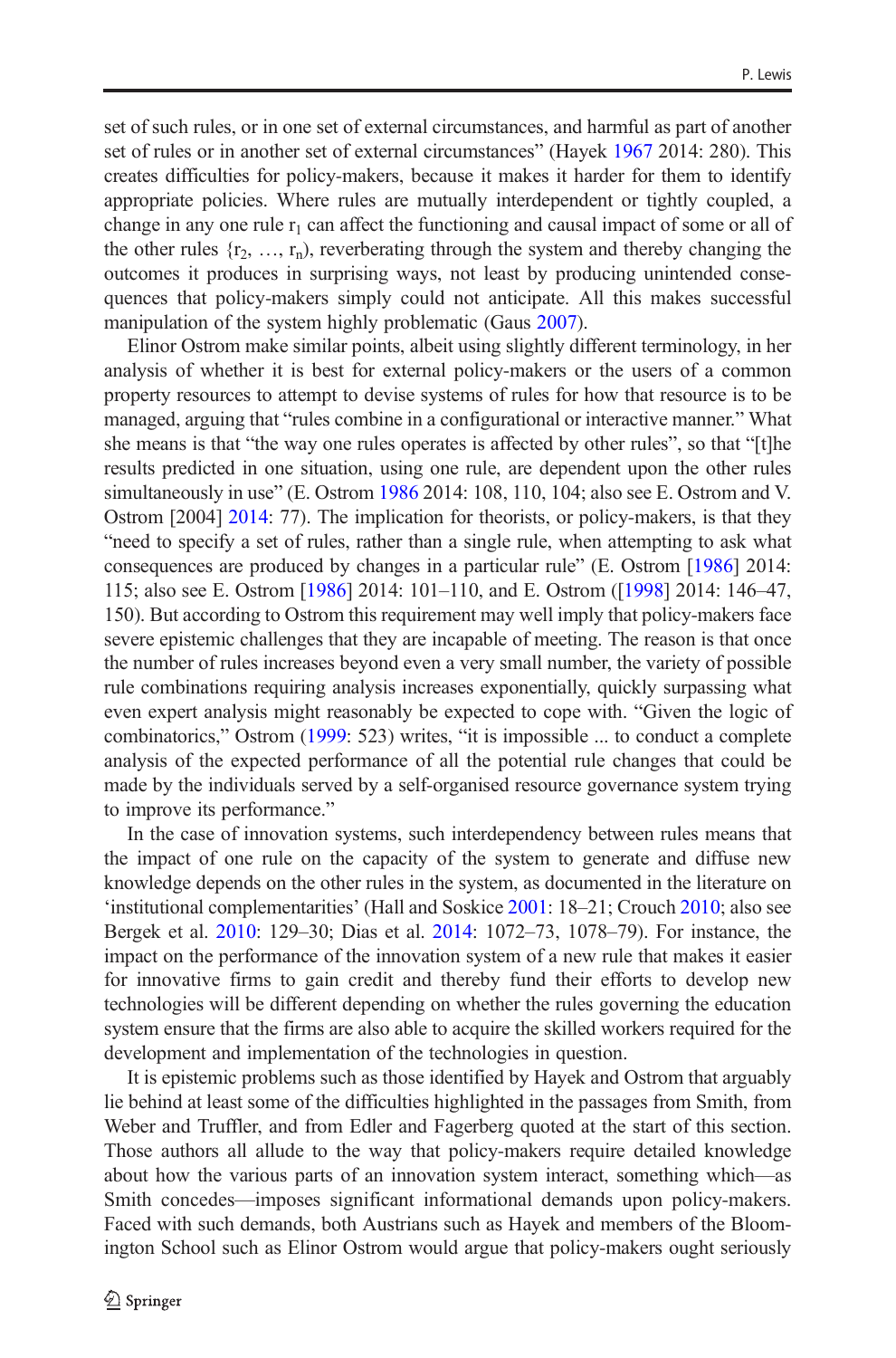<span id="page-12-0"></span>consider a change of emphasis , away from having experts undertake ever more elaborate empirical studies designed to provide that knowledge towards an approach that allows more scope for the relevant organisations within the innovation system to experiment with devising their own rule-based solutions to so-called system failures.<sup>9</sup>

On this view, instead of there being a presumption in favour of policy being devised and implemented by central government, more serious consideration/greater weight ought to be given to a polycentric approach to the creation of the rules that govern the innovation system. Under a polycentric system of governance, people—the users of the resource, in the case of common property, or the managers of the various organisations involved in innovation—have the authority to experiment with different configurations of (operational) rules governing their interactions. This autonomy enables them to try out different rule combinations, in the light of their local knowledge of the particular circumstances they face, in an attempt to discover systems of rules that work well for them. Elinor Ostrom and other members of the Bloomington School have shown that allowing groups of actors to develop their own rules often brings advantages compared to top-down approaches to rule-formation; affording different groups the autonomy to experiment with different configurations of rules enabling different groups to experiment makes it possible to try out more combinations of rules, to compare their performance and to identify which works best. In this way, according to the Ostroms, polycentric systems can facilitate a process of social learning whereby the parallel efforts of different groups of people to devise configurations of rules may in the end make it possible to discover better combinations than if the systems of rules in question were designed using a top-down, or monocentric or constructivist approach (Ostrom [1990,](#page-16-0) [1999:](#page-17-0) 497, 519–28, [2005](#page-17-0)).

#### 5 Conclusions

The view advanced here suggests that—as seen from the vantage point provided by IS theory—innovation policy should focus more than hitherto on identifying and creating the conditions conducive to social learning about effective combinations of rules governing the activities that contribute to innovation. Such an approach coheres well not only with the Ostroms' work on polycentric systems of governance, but also with suggestions that there needs to be a move away from more prescriptive. 'command and control' approaches towards policy in favour of encouraging and enabling appropriate rules through what the Ostroms refer to as 'public entrepreneurship' (Aligica [2014:](#page-14-0) 30– 70, Aligica [2019](#page-14-0): 19–91). It also has affinities with 'bottom-up' perspectives on public policy derived from complexity theory (Page [2011;](#page-17-0) Colander and Kupers [2014,](#page-14-0) Vorley

<sup>&</sup>lt;sup>9</sup> The difficulties appear only greater once it is recalled that, like complex systems more generally, innovation systems are hierarchical, in the sense that the parts of one kind of innovation system may themselves be complex systems, formed of components that stand in certain relations to one another and so possessing their own distinctive structure and emergent properties. For example, national innovation systems may be composed of regional innovation systems and are themselves formed by sectoral innovation systems (Asheim and Gertler [2005](#page-14-0); Breschi and Malerba [1997](#page-14-0); Dosi and Nelson [2018](#page-14-0): 71). On this view, the world consists of a nested hierarchy of complex systems, with the lower-level systems existing within the context of higher-level systems in a hierarchy of levels of complexity (Page [2011](#page-17-0): 26; Colander and Kupers [2014:](#page-14-0) 50). But this raises the question of the level at which intervention is to take place, on which see Smith ([2017](#page-17-0)).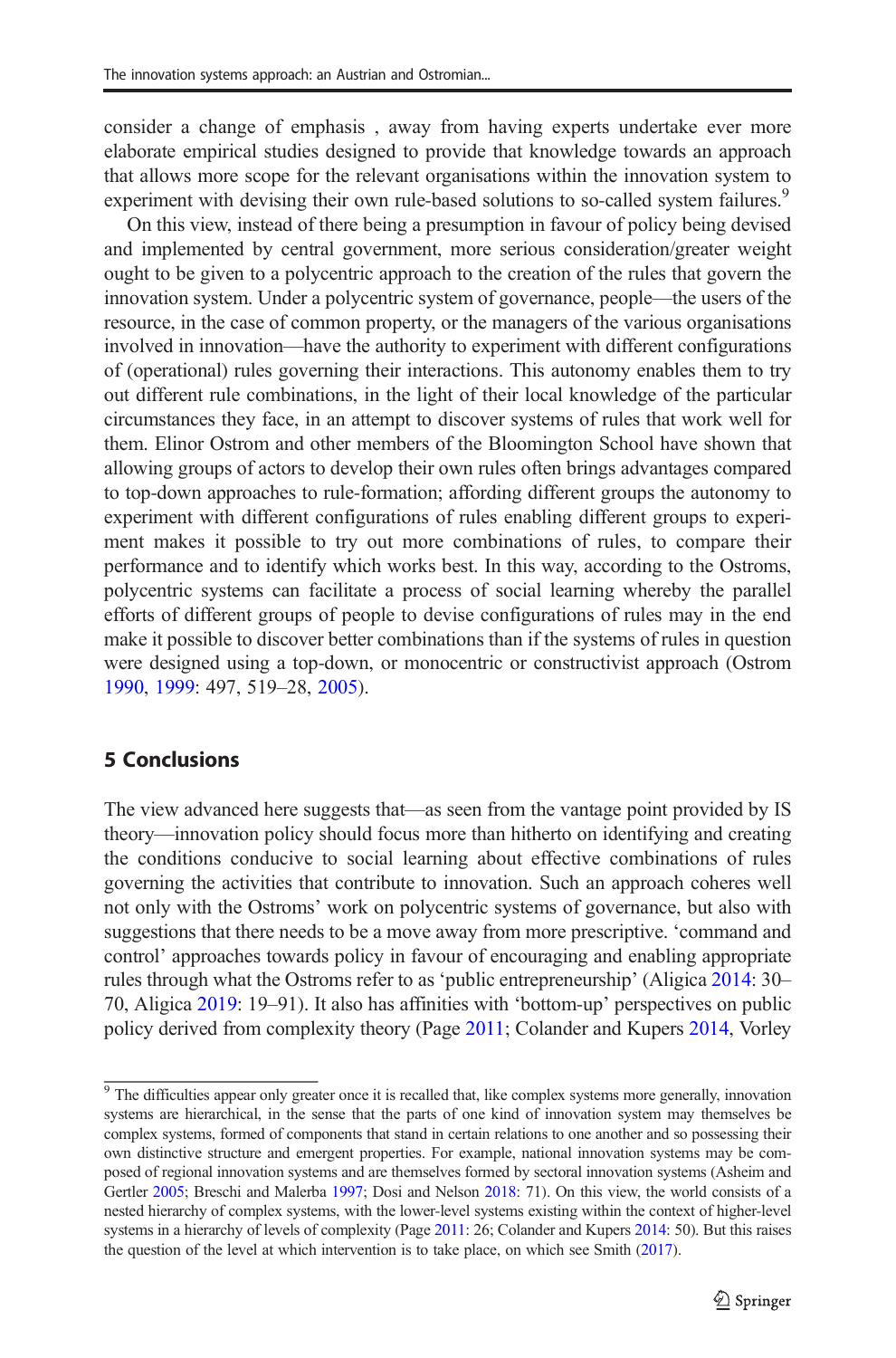and Nelles [2019:](#page-17-0) 10–14; also see Edler and Fagerberg [2017](#page-15-0)) and with the literature on 'experimentalist governance', which emphasises the importance of adopting trial-anderror strategies for devising policy goals and rules within a multi-level governance architecture as a means of dealing with uncertainty in policy-making (Sanderson [2009;](#page-17-0) Sabel and Zeitlin  $2012$ <sup>10</sup> All of these approaches acknowledge the epistemic challenges posed by the complexity of innovation systems and the importance of experimenting with a diversity approaches to policy if those challenges are to be met.

Of course, in many respects innovation already is a polycentric process, involving multiple actors crafting and enforcing governance rules that enable them to marshal the resources, in particular the knowledge, required to ensure the creation and widespread diffusion of new products and production processes (and to solve from the bottom up the various collective action problems involved in that process) (Shivakumar [2017;](#page-17-0) Potts [2018](#page-17-0); also see Chaminde and Edquist [2010](#page-14-0): 101; Bergek et al. [2010](#page-14-0): 118). Significantly, as Harper and Endres ([2016](#page-15-0): 209) have noted, actors' efforts to forge such governance arrangements are guided by feedback in the form of the profits or losses earned by the ventures facilitated by the rules in question. This helps the actors in question to refine and improve their choice of rules. It is important that policy-makers recognise this, and not intervene in ways that see them unthinkingly usurp the scope for actors to devise their own rules. The appropriate role for government, on this view, lies in providing the broader institutional framework, in particular the (ideally, abstract, stable, general) over-arching rules of property and contract, within which such endogenous, bottom-up rule formation can take place (Harper [2018](#page-15-0): 17–19).

Finally, it is worth recalling that, notwithstanding their differences, the IS and Austrian approaches share a good deal of common ground (see section [3](#page-5-0) above). There are, as a result, areas of research where there is scope for the Austrians and supporters of the IS approach to use one another's insights and collaborate in fruitful ways. Three examples will briefly be mentioned here. The first centres on the scope for using Austrian capital theory to undergird the analysis of innovation as a complex, creative process of capital combination and dissolution driven by entrepreneurs (whose contribution is sometimes, it has recently been argued, given insufficient weight by the IS approach) (Harper and Endres [2016](#page-15-0); Sandström et al. [2019](#page-17-0)). Second, while Austrians have set great store by physical capital, they have arguably paid too little attention to human capital. Here, they can benefit from contributions that, while emerging from and being oriented towards—the IS literature have in fact developed an analysis of the role of institutions in coordinating, or failing to coordinate, the accumulation of physical and (heterogenous) human capital that have a distinctively Austrian flavor (Amendona and Vona [2012](#page-14-0); Lewis [2019:](#page-16-0) section [5](#page-12-0).3, 2020: section 5). The third, and final, possible line of intellectual exchange that opens up at the interface of the two approaches concerns the need, widely-acknowledged by both, to develop a more appropriate set of standards or benchmarks by reference to which performance of innovation systems, and the scope for government policy, can be assessed (Schmidt [2018;](#page-17-0) Futon and Martin 2019; Endres and Harper [2020](#page-15-0): 172–75).

 $\frac{10}{10}$  The similarity is perhaps unsurprising, given that both the Ostroms and the advocates of experimental governance were influenced by Dewey's work on policies as experiments (Sabel and Zeitlin [2012](#page-17-0); Aligica [2014:](#page-14-0) 166–99).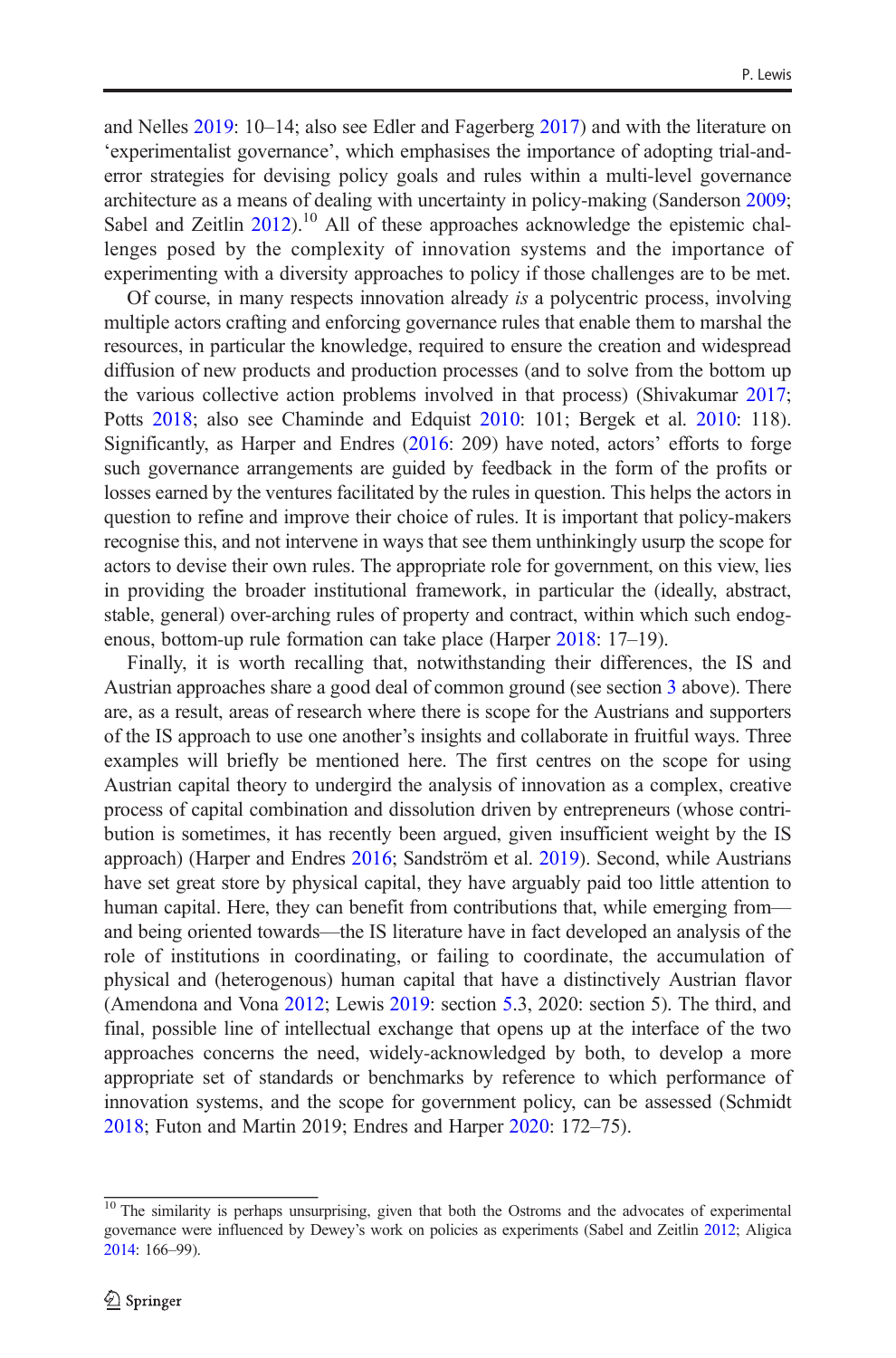<span id="page-14-0"></span>Acknowledgements I'm grateful for the support of the Centre for the Study of Governance and Society at King's College London and for a referee's helpful comments.

Open Access This article is licensed under a Creative Commons Attribution 4.0 International License, which permits use, sharing, adaptation, distribution and reproduction in any medium or format, as long as you give appropriate credit to the original author(s) and the source, provide a link to the Creative Commons licence, and indicate if changes were made. The images or other third party material in this article are included in the article's Creative Commons licence, unless indicated otherwise in a credit line to the material. If material is not included in the article's Creative Commons licence and your intended use is not permitted by statutory regulation or exceeds the permitted use, you will need to obtain permission directly from the copyright holder. To view a copy of this licence, visit [http://creativecommons.org/licenses/by/4.0/.](https://doi.org/http://creativecommons.org/licenses/by/4.0/)

#### References

- Aligica, P. (2014). Institutional diversity and political economy: The Ostroms and beyond. Oxford: Oxford University Press.
- Aligica, P. (2019). Public entrepreneurship, citizenship, and self-governance. Oxford: Oxford University Press.
- Amendona, M., & Vona, F. (2012). Coordinating the accumulation of physical and human Capital in Different Institutional Settings. Economics of Innovation and New Technology, 21, 631–653.
- Antoneli, C. (2017). Endogenous innovation: The creative response. Economics of Innovation and New Technology, 26, 689–718.
- Arrow, K. (1962). Economic welfare and the allocation of resources for invention. In R. Nelson (Ed.), The rate and direction of inventive activity. Princeton University Press: Princeton.
- Asheim, B. T., & Gertler, M. S. (2005). The geography of innovation: Regional innovation systems. In J. Fagerberg, D. C. Mowery, & R. Nelson (Eds.), The Oxford handbook of innovation. Oxford: Oxford University Press.
- Bergek, A., Jacobsson, S., Hekkert, M. and Smith, K. (2010). 'Functionality of Innovation Systems as a Rationale for and Guide to Innovation Policy.' In R. Smits, S. Kuhlman and P. Shapira (eds.), Innovation policy: Theory and Practice. An International Handbook. London: Edward Elgar.
- BIS (2011). Innovation and Research Strategy for Growth. BIS Economics Paper No. 15. London: Department for Business, Innovation and Skills. Available online at: [http://group-global.](https://doi.org/http://creativecommons.org/licenses/by/4.0/) [org/sites/default/files/publications/Innovation%20and%20Research%20Strategy%20for%20Growth\\_3.](https://doi.org/http://creativecommons.org/licenses/by/4.0/) [pdf](https://doi.org/http://creativecommons.org/licenses/by/4.0/). Accessed 6th October 2017.
- Breschi, S., & Malerba, F. (1997). Sectoral innovation systems: Technological regimes, Schumpeterian dynamics, and spatial boundaries. In C. Edquist (Ed.), Systems of Innovation: Technologies, institutions. London and Washington: Pinter.
- Chaminde, C. and Edquist, C. (2010). 'Rationales for Public Policy Intervention in the Innovation Process: Systems of Innovation Approach.' In R. Smits, S. Kuhlman and P. Shapira (eds.), Innovation policy: Theory and Practice. An International Handbook. London: Edward Elgar.
- Colander, D., & Kupers, R. (2014). Complexity and the art of public policy: Solving Society's problems from the bottom up. Princeton: Princeton University Press.
- Crouch, C. (2010). Complementarity. In G. Morgan, J. Campbell, C. Crouch, O. Pedersen, & R. Whitely (Eds.), The Oxford handbook of comparative institutional analysis. Oxford: Oxford University Press.
- DBIS (2014). The Case for Public Support of Innovation: At the Sector, Technology and Challenge Area Levels. London: Department of Business, innovation and skills. Available online at: [https://www.gov.](https://doi.org/http://creativecommons.org/licenses/by/4.0/) [uk/government/uploads/system/uploads/attachment\\_data/file/334369/BIS\\_14\\_852\\_The\\_Case\\_for\\_](https://doi.org/http://creativecommons.org/licenses/by/4.0/) [Public\\_Support\\_of\\_Innovation.pdf](https://doi.org/http://creativecommons.org/licenses/by/4.0/). Accessed 28th September 2017.
- Dias, M., Pedrozo, E., & Nunes da Silva, T. (2014). The innovation process as a complex structure with multilevel rules. Journal of Evolutionary Economics, 24, 1067–1084.
- Dosi, G. (1988). Sources, procedures, and microeconomic effects of innovation. Journal of Economic Literature, 26, 1120–1171.
- Dosi, G. and Nelson, R. (2018). 'Technological Advance as an Evolutionary Process.' In R. Nelson, G. Dosi, C. Helfat, A. Pyka, P. Saviotti, K. Lee, K. Dopfer, F. Malerba and S. Winter (2018). Modern evolutionary economics: An overview. Cambridge: Cambridge University Press.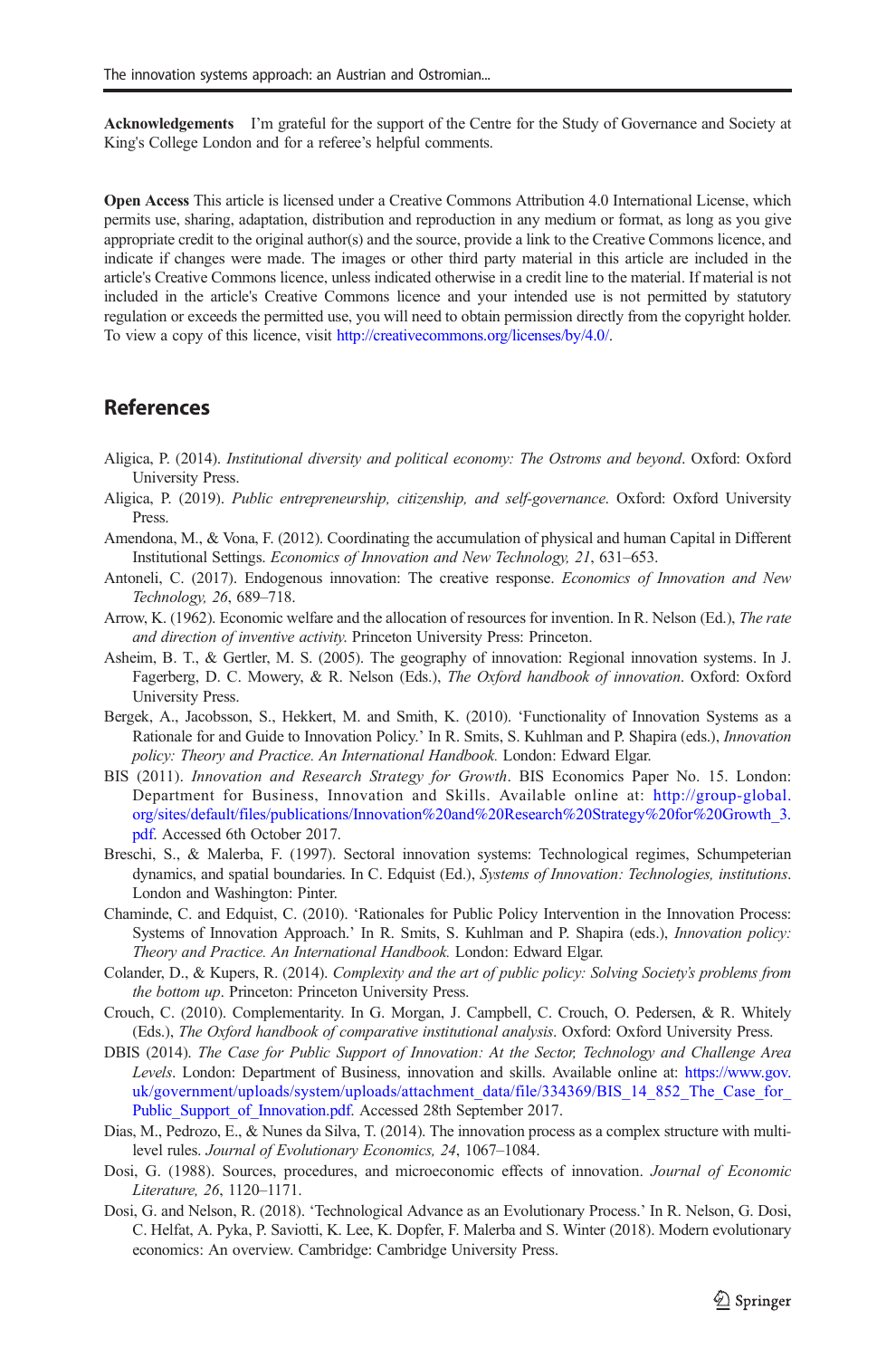- <span id="page-15-0"></span>Dosi, G., Freeman, C., Nelson, R., Silverberg, G., & Soete, L. (Eds.). (1988). Technical change and economic theory. London: Pinter Publishers.
- Edquist, C. (1997a). Preface. In C. Edquist (Ed.), Systems of Innovation: Technologies, institutions. London and Washington: Pinter.
- Edquist, C. (1997b). Systems of Innovation Approaches Their emergence and characteristics. In C. Edquist (Ed.), Systems of Innovation: Technologies, institutions. London and Washington: Pinter.
- Edquist, C. (2005). Systems of Innovation: Perspectives and challenges. In J. Fagerberg, D. Mowrey, & R. Nelson (Eds.), The Oxford handbook of innovation. Oxford: Oxford University Press.
- Edler, J., & Fagerberg, J. (2017). Innovation policy: What, why, and how. Oxford Review of Economic Policy, 33, 2–23.
- Endres, A., & Harper, D. (2020). Economic development and complexity: The role of recombinant capital. Cambridge Journal of Economics, 44, 157–179.
- Fagerberg, J. (2017). Innovation policy: Rationales, lessons and challenges. Journal of Economic Surveys, 31, 497–512.
- Freeman, C. (1987). Technology policy and economic performance: Lessons from Japan. London: Frances Pinter.
- Furton, G., & Martin, A. (2019). Beyond market failure and government failure. Public Choice, 178, 197–216.
- Gaus, J. (2007). Social complexity and evolved moral principles. In P. McNamara (Ed.), Liberalism, conservatism, and Hayek's idea of spontaneous order. London: Palgrave Macmillan.
- Government Economic Service (2014). GES Group on Growth: Innovation. London: Government Economic Service. Available online at: [https://www.gov.uk/government/uploads/system/uploads/attachment\\_](https://doi.org/http://creativecommons.org/licenses/by/4.0/) [data/file/370187/bis-14-1169-government-economic-service-group-on-growth-innovation.pdf.](https://doi.org/http://creativecommons.org/licenses/by/4.0/) Accessed 2nd March 2018.
- Hall, P., & Soskice, D. (2001). An introduction to varieties of capitalism. In P. Hall & D. Soskice (Eds.), Varieties of capitalism: The institutional foundations of comparative advantage. Cambridge: Cambridge University Press.
- Harper, D. (2018). Innovation and institutions from the bottom up: An introduction. Journal of Institutional Economics, 14, 975–1001.
- Harper, D., & Endres, A. (2016). Innovation, recombinant capital and public policy. Supreme Court Economic Review, 23, 193–219.
- Harper, D., & Lewis, P. (2012). New perspectives on emergence in economics. Journal of Economic Behavior and Organization, 82, 329–337.
- Hayek, F.A. ([1945] 2014). 'The Use of Knowledge in Society.' In F.A. Hayek (2014), The Collected Works of F.A. Hayek, Volume 15: The Market and other Orders. Edited by B. Caldwell. Chicago: The University of Chicago Press.
- Hayek, F.A. ([1948] 2014). 'The Meaning of Competition.' In F.A. Hayek (2014), The Collected Works of F.A. Hayek, Volume 15: The Market and other Orders. Edited by B. Caldwell. Chicago: The University of Chicago Press.
- Hayek, F.A. ([1967] 2014). 'Notes on the Evolution of Systems of Rules of Conduct.' In F.A. Hayek (2014), The Collected Works of F.A. Hayek, Volume 15: The Market and other Orders. Edited by B. Caldwell. Chicago: The University of Chicago Press.
- Hayek, F.A. ([1968] 2014). 'Competition as a Discovery Procedure.' In F.A. Hayek (2014), The Collected Works of F.A. Hayek, Volume 15: The Market and other Orders. Edited by B. Caldwell. Chicago: The University of Chicago Press.
- Hayek, F. A. (1976). Law, legislation and liberty: A new statement of the Liberal principles of justice and political economy. Volume II: The mirage of social justice. London and New York: Routledge.
- Kirzner, I. M. (1992). The meaning of market process. In *The meaning of the market process: Essays in the* development of modern Austrian economics. London and New York: Routledge.
- Kirzner, I. M. (2000). The driving force of the market: Essays in Austrian economics. London and New York: Routledge.
- Kline, S. and Rosenberg, N. (1986). 'An Overview of Innovation'. In R. Landau and N. Rosenberg (eds.), The Positive Sum Strategy: Harnessing Technology for Economic Growth (Washington, DC.: National Academy of Sciences).
- Levinthal, D. (1997). Adaptation on rugged landscapes. Management Science, 43, 934–950.
- Lewis, P. (2013). On Hayek, social theory and the contrastive explanation of social order. Critical Review, 25, 386–408.
- Lewis, P. A. (2015). Notions of order and process in Hayek: The significance of emergence. Cambridge Journal of Economics, 39, 1167–1190.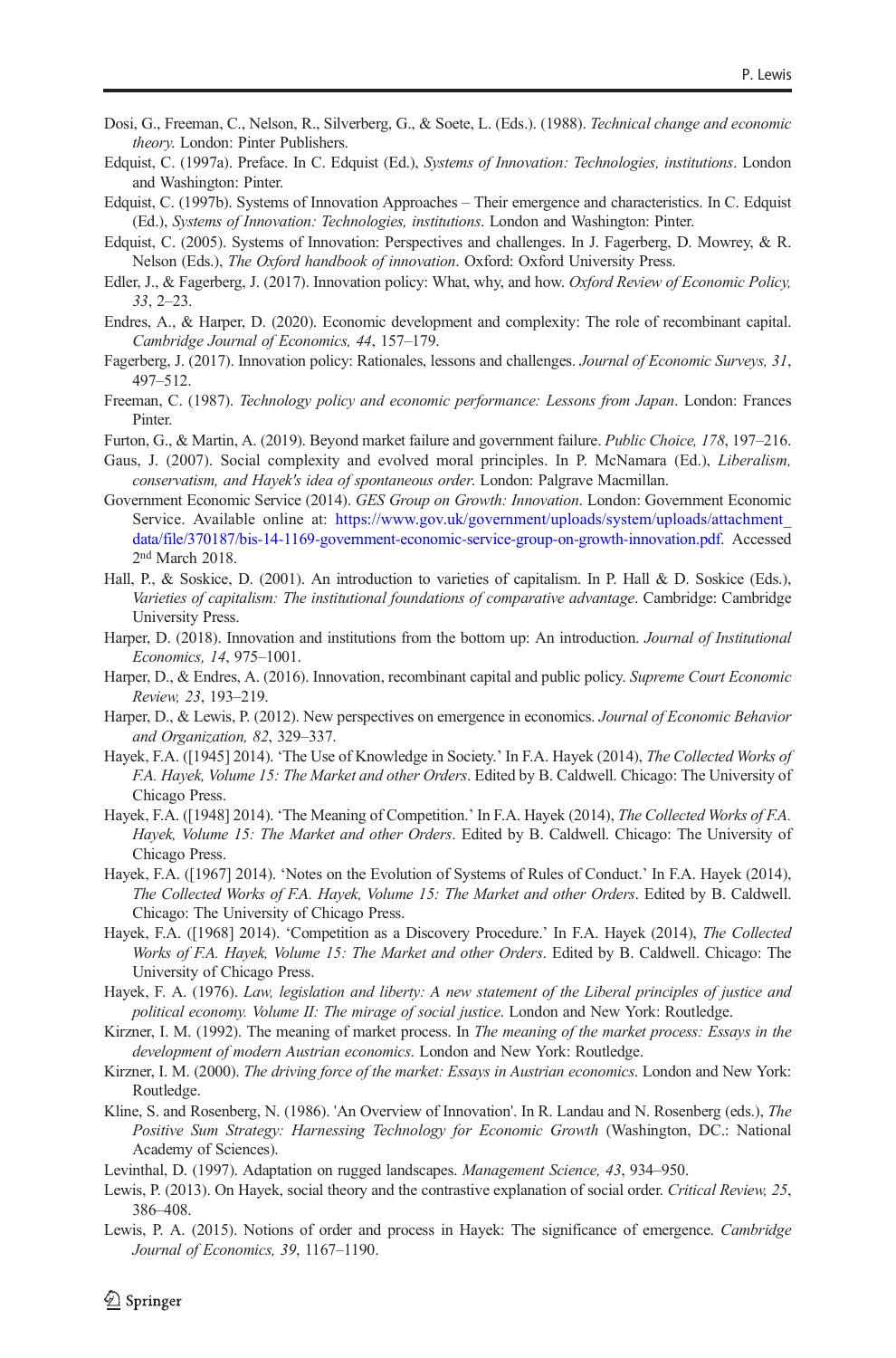- <span id="page-16-0"></span>Lewis, P. A. (2016). Systems, levels of organisation and structural properties: The influence of Ludwig von Bertalanffy on the development of the work of F.a. Hayek. Research in the History of Economic Thought and Methodology, 34A, 125–159.
- Lewis, P. A. (2017). 'The Ostroms and Hayek as Theorists of Complex Adaptive Systems: Commonality and Complementarity.' Advances in Austrian Economics, 22: 35–66. Available online at: [https://papers.ssrn.](https://doi.org/http://creativecommons.org/licenses/by/4.0/) [com/sol3/papers.cfm?abstract\\_id=2940972](https://doi.org/http://creativecommons.org/licenses/by/4.0/). Accessed 18th June 2018.
- Lewis, P.A. (2019). Technicians and Innovation: A System Theoretic Approach and Literature Review. London: The Gatsby Charitable Foundation. Available online at: [https://papers.ssrn.com/sol3/papers.](https://doi.org/http://creativecommons.org/licenses/by/4.0/) [cfm?abstract\\_id=3405406](https://doi.org/http://creativecommons.org/licenses/by/4.0/) . Accessed 20<sup>th</sup> June 2019.
- Lewis, P. (2020). 'Developing Technician Skills for Innovative Industries: Theory, Evidence from the UK Life Sciences Industry, and Policy Implications.' British Journal of Industrial Relations. Online first: doi.org/ 10.1111/bjir.12532
- Lundvall, B.-Å. (Ed.). (1992). National Innovation Systems: Towards a theory of innovation and interactive learning. London: Pinter Publishers.
- Lundvall, B.-Å., & Johnson, B. (1994). The learning economy. Journal of Industry Studies, 1, 23–42.
- Metcalfe, S. (1995). Technology systems and technology policy in an evolutionary framework. Cambridge Journal of Economics, 19, 25–46.
- Metcalfe, S. (2005). Systems failure and the case for innovation policy. In P. Llerna & M. Matt (Eds.), Innovation policy in a knowledge-based economy: Theory and practice. Berlin: Springer.
- Metcalfe, S. (2007). Innovation systems, innovation policy and restless capitalism. In F. Malerba & S. Brusoni (Eds.), Perspectives on innovation. Cambridge: Cambridge University Press.
- Metcalfe, S., & Ramlogan, R. (2004). Limits to the economy of knowledge and knowledge of the economy. Futures, 37, 655–674.
- Metcalfe, S., Foster, J., & Ramlogan, R. (2006). Adaptive economic growth. Cambridge Journal of Economics, 30, 7–32.
- McQuade, T. (2010). Science and The Sensory Order. Advances in Austrian Economics, 13, 23–56.
- McQuade, T., & Butos, W. (2003). Order-dependent knowledge and the economics of science. Review of Austrian Economics, 16, 133–152.
- Mytelka, L., & Smith, K. (2002). Policy learning and innovation theory: An interactive and co-evolving process. Research Policy, 31, 1467–1479.
- Nelson, R. (1959). The simple economics of basic scientific research. Journal of Political Economy, 67, 49– 91.
- Nelson, R. (1980). 'Production sets, technological knowledge, and R&D: Fragile and overworked constructs for analysis of productivity growth?' American Economic Review, Papers and Proceedings, 70: 62–67.
- Nelson, R. (Ed.). (1993). National Systems of innovation: A comparative study. Oxford: Oxford University Press.
- Nelson, R. (2018). 'Economics from an Evolutionary Perspective.' In R. Nelson, G. Dosi, C. Helfat, A. Pyka, P. Saviotti, K. Lee, K. Dopfer, F. Malerba and S. Winter (2018). Modern evolutionary economics: An overview. Cambridge: Cambridge University Press.
- Nelson, R., & Rosenberg, N. (1993). Technical innovation and National Systems. In R. Nelson (Ed.), National Systems of innovation: A comparative study. Oxford: Oxford University Press.
- Nelson, R., & Winter, S. (1982). An evolutionary theory of economic change. Cambridge: Harvard University Press.
- OECD (1997a). Oslo Manual: Proposed Guidelines for Collecting and Interpreting Technological Innovation Data. 2nd edition. Paris: Organisation for economic co-operation and development. Available online at: [http://www.oecd.org/sti/inno/2367580.pdf.](https://doi.org/http://creativecommons.org/licenses/by/4.0/) Accessed 10<sup>th</sup> June 2018.
- OECD (1997b). National Innovation Systems. Paris: Organisation for economic co-operation and development. Available online at: [http://www.oecd.org/science/inno/2101733.pdf.](https://doi.org/http://creativecommons.org/licenses/by/4.0/) Accessed 10<sup>th</sup> June 2018.
- OECD (2002). Dynamising National Innovation Systems. Paris: Organisation for economic co-operation and development. Available online at: [https://read.oecd-ilibrary.org/industry-and-services/dynamising](https://doi.org/http://creativecommons.org/licenses/by/4.0/)national-innovation-systems 9789264194465-en#page1 accessed 10<sup>th</sup> June 2018.
- OECD (2005): Oslo Manual: Proposed Guidelines for Collecting and Interpreting Technological Innovation Data. 3rd edition. Paris: Organisation for economic co-operation and development. Available online at: [http://www.oecd-ilibrary.org/docserver/download/9205111e.pdf?expires=1507624240&id=id&accname=](https://doi.org/http://creativecommons.org/licenses/by/4.0/) [guest&checksum=B3C73436D830EEED3ED084F1B4AA2FD3.](https://doi.org/http://creativecommons.org/licenses/by/4.0/) Accessed 10th October 2017.
- Ostrom, E. ([1986] 2014). 'An agenda for the study of institutions.' In F. Sabetti and P. Aligica (eds.), Choice, rules and collective action: The Ostroms on the study of institutions and governance. Colchester: ECPR Press, 48.
- Ostrom, E. (1990). Governing the Commons Cambridge: Cambridge university press.